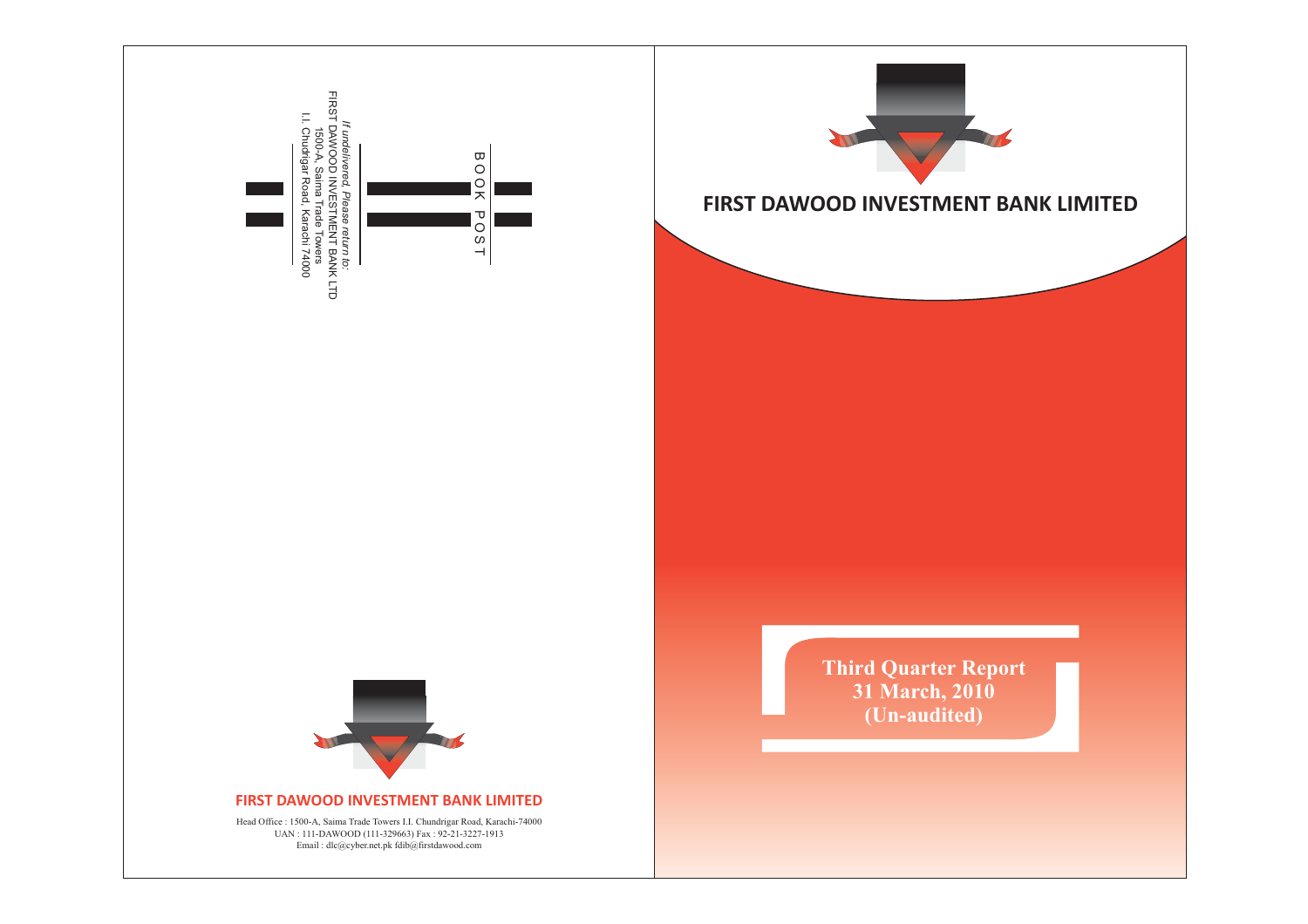| <b>CONTENTS</b>                       |                |
|---------------------------------------|----------------|
|                                       |                |
| Corporate Information                 | $\mathbf{1}$   |
| Directors' Report                     | 2              |
| <b>Balance Sheet</b>                  | 3              |
| Profit & Loss Account                 | 4              |
| Cash Flow Statement                   | 5              |
| <b>Statement of Changes in Equity</b> | $\overline{7}$ |
| Statement of Comprehensive Income     | 8              |
| Notes to the Financial Statement      | 9              |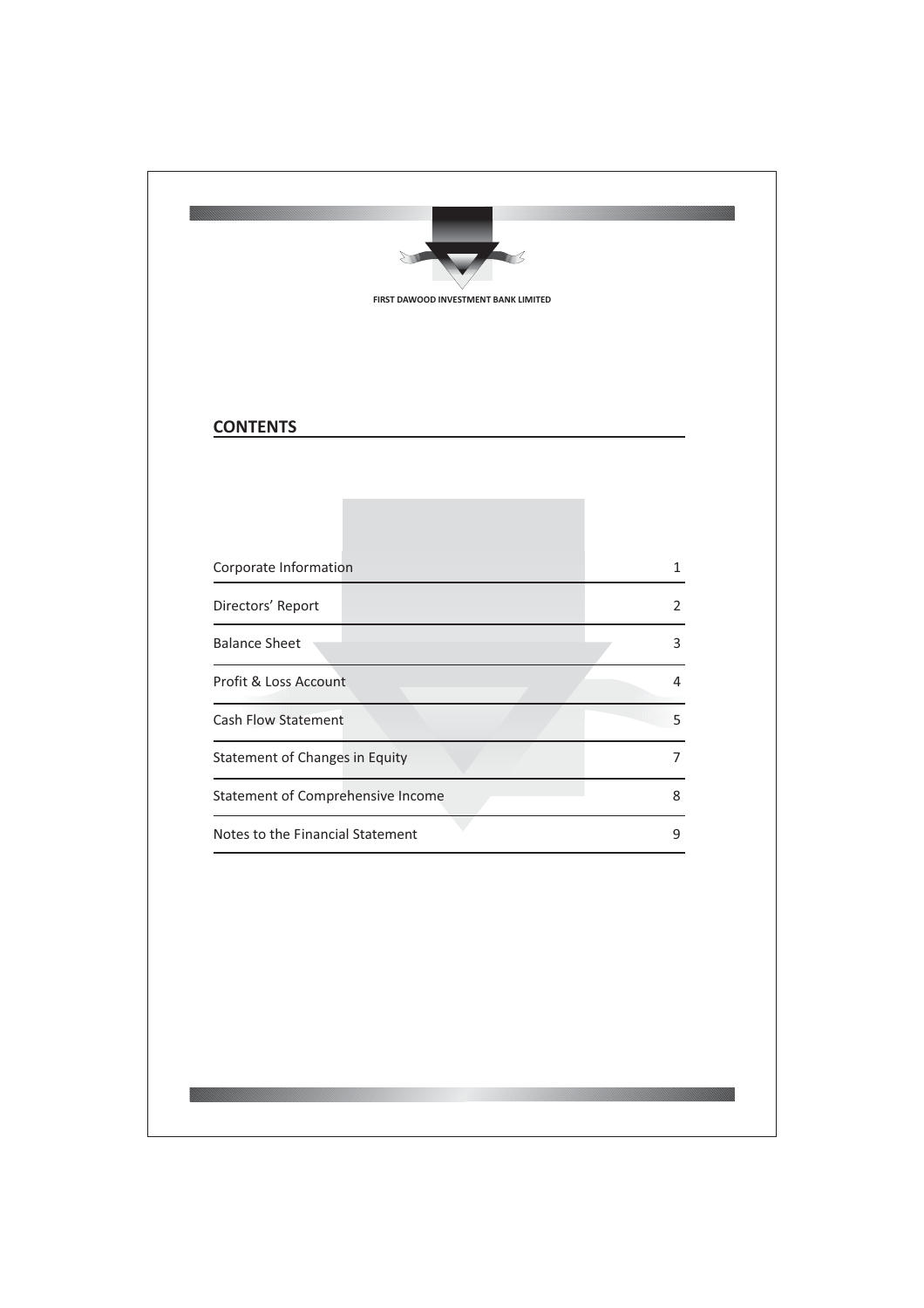|                                                | FIRST DAWOOD INVESTMENT BANK LIMITED                                                                                                                                                                                                                                                                                                                                                              |
|------------------------------------------------|---------------------------------------------------------------------------------------------------------------------------------------------------------------------------------------------------------------------------------------------------------------------------------------------------------------------------------------------------------------------------------------------------|
| <b>CORPORATE INFORMATION</b>                   |                                                                                                                                                                                                                                                                                                                                                                                                   |
| <b>Board of Directors</b>                      | Mr. Rafique Dawood<br>Chairman<br>Chief Executive Officer<br>Mr. Abdus Samad Khan<br>Mr. Rasheed Y. Chinoy<br>Director<br>Mr. Ayaz Dawood<br>Director<br>Mr. AVM (R) Syed Javed Raza<br>Director (Nominee of DCM)<br>Mr. Omer Hasan Khan Bangash<br>Director                                                                                                                                      |
| <b>Audit Committee</b>                         | Chairman<br>Mr. Rasheed Y. Chinoy<br>Member<br>Mr. AVM (R) Syed Javed Raza<br>Mr. Rafique Dawood<br>Member                                                                                                                                                                                                                                                                                        |
| <b>Chief Financial Officer</b>                 | Mr. Abbas Qurban                                                                                                                                                                                                                                                                                                                                                                                  |
| <b>Company Secretary</b>                       | Syed Kabiruddin                                                                                                                                                                                                                                                                                                                                                                                   |
| <b>Auditors</b>                                | M. Yousuf Adil Saleem & Co.<br><b>Chartered Accountants</b>                                                                                                                                                                                                                                                                                                                                       |
| <b>Legal Advisor</b>                           | Mohsin Tayebaly & Co.                                                                                                                                                                                                                                                                                                                                                                             |
| <b>Bankers</b>                                 | Bank Al-Habib<br>Bank Al-Falah<br>Dawood Islamic Bank<br>Faysal Bank<br>Habib Metropolitan Bank<br>Habib Bank<br><b>KASB Bank</b>                                                                                                                                                                                                                                                                 |
|                                                | <b>MCB Bank</b><br>National Bank of Pakistan<br><b>United Bank</b>                                                                                                                                                                                                                                                                                                                                |
| <b>Registered Office</b><br><b>Head Office</b> | 1500-A, Saima Trade Towers, I.I. Chundrigar Road, Karachi-74000<br>UAN 111-DAWOOD (111-329663)<br>PABX +92 (21) 3227-1874-96<br>Fax +92 (21) 3227-1913<br>Email fdib@firstdawood.com<br>URL<br>www.firstdawood.com                                                                                                                                                                                |
| <b>Branch Offices</b>                          | <b>Islamabad Branch</b><br>Office No 20 & 21, Beverly Centre, 1st Floor, 56-G-7, Jinnah Avenue,<br>Islamabad-7400.<br>Tel<br>+92 (051) 227-6367 & 227-4194-5<br>+92 (051) 227-1280<br>Fax<br>brrim@isb.paknet.com.pk<br>Email<br>Lahore Branch<br>Suite No. 210, 5th Floor, Siddiq Trade Centre, Main Boulevard,<br>Gulberg III, Lahore<br>Tel<br>+92 (42) 3578-1888<br>Fax<br>+92 (42) 3578-1890 |
| <b>Share Registrar</b>                         | Email fdibl@yahoo.com<br>F.D. Registrar Services (SMC-Pvt) Ltd.<br>17th Floor, Saima Trade Tower-A, I.I. Chundrigar Road, Karachi-74000<br>Tel<br>+92 (21) 3547 8192-93<br>Fax<br>+92 (21) 3227 1905<br>fdregistrar@hotmail.com, fdregistrar@yahoo.com<br>Email                                                                                                                                   |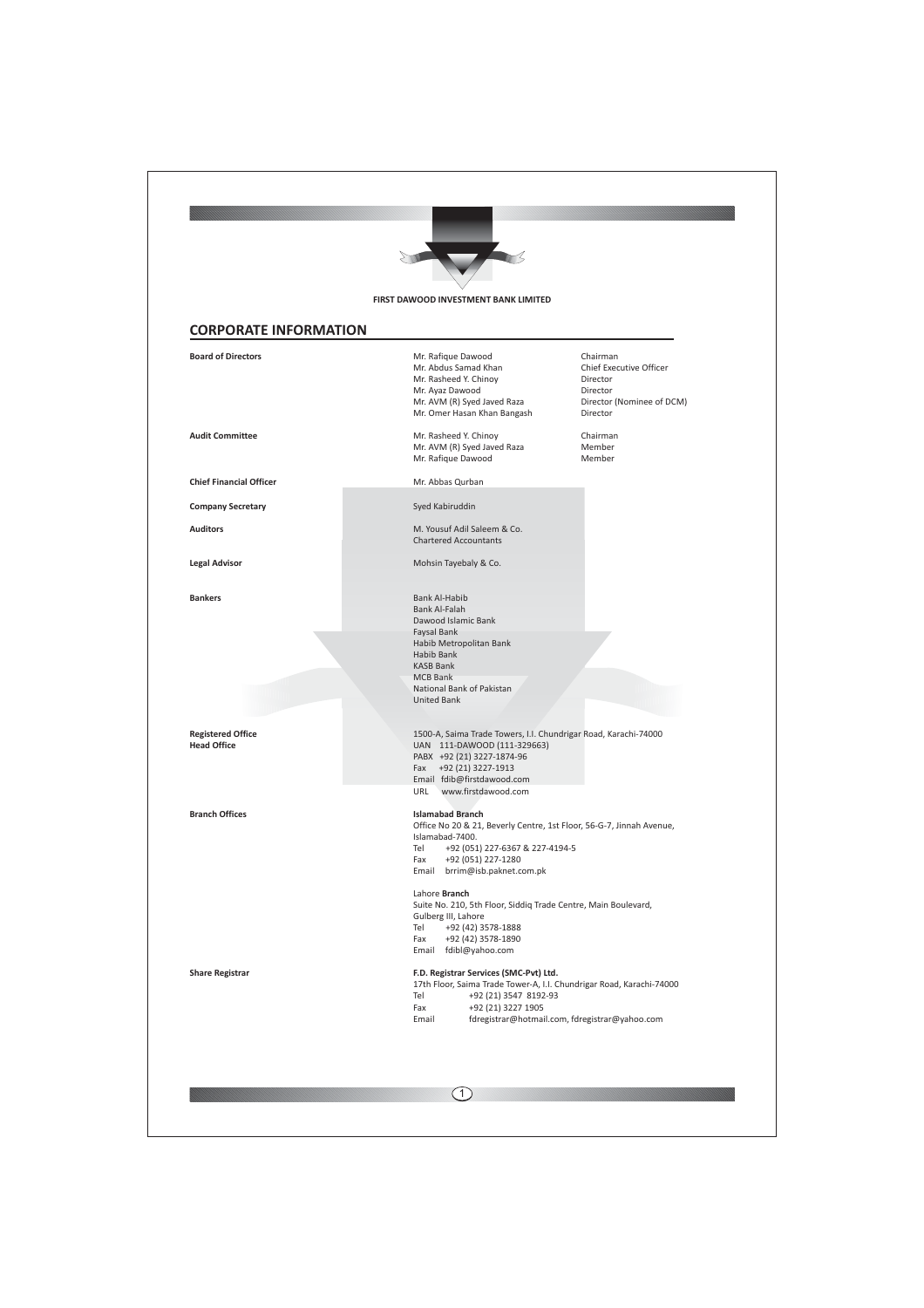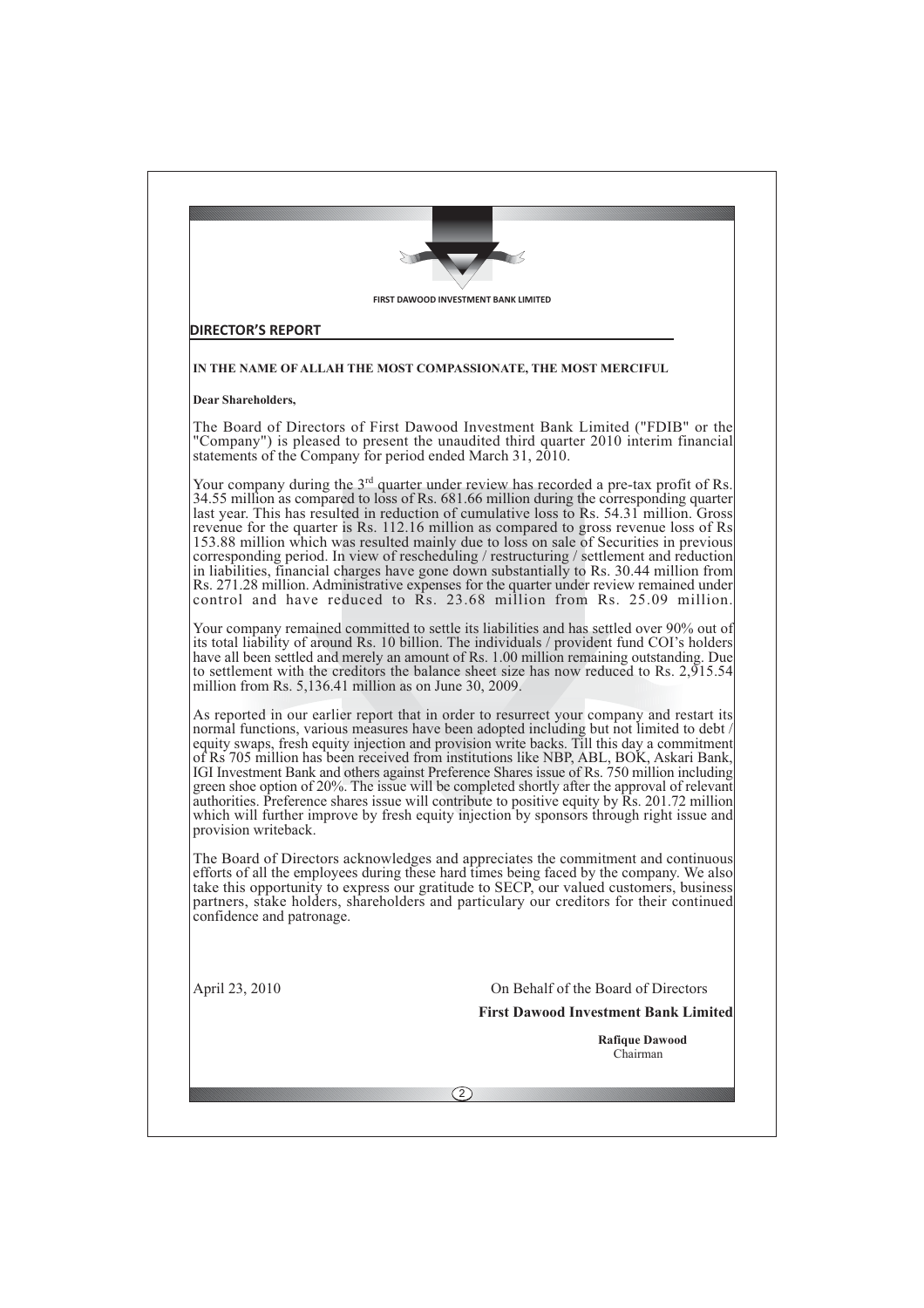| FIRST DAWOOD INVESTMENT BANK LIMITED                                  |          |                                    |                                    |
|-----------------------------------------------------------------------|----------|------------------------------------|------------------------------------|
| <b>BALANCE SHEET</b>                                                  |          |                                    |                                    |
| <b>AS AT MARCH 31, 2010</b>                                           |          |                                    |                                    |
|                                                                       |          |                                    |                                    |
|                                                                       |          | <b>Unaudited</b>                   | <b>Audited</b>                     |
|                                                                       |          | March 31,                          | <b>June 30.</b>                    |
|                                                                       | Note     | 2010<br><b>Rupees</b>              | 2009<br><b>Rupees</b>              |
| <b>ASSETS</b>                                                         |          |                                    |                                    |
| <b>NON CURRENT ASSETS</b>                                             |          |                                    |                                    |
| Property and Equipment<br><b>Investment Properties</b>                | 6<br>7   | 35,064,382<br>191,037,708          | 85,681,310<br>97,437,708           |
| Net Investment in Lease Finance                                       | 8        | 238,763,213                        | 549,291,789                        |
| Long-Term Investments                                                 | 9        | 353,860,913                        | 410,189,882                        |
| Long-Term Finances                                                    | 10       | 92,033,342                         | 544,915,310                        |
| Long-Term Loans                                                       |          | 561,115                            | 853,902                            |
| Long-Term Deposits                                                    |          | 4,763,500<br>916,084,173           | 3,637,500<br>1,692,007,401         |
| <b>CURRENT ASSETS</b>                                                 |          |                                    |                                    |
| Current Portion of Non-Current Assets                                 | 11       | 1,217,418,220                      | 1,130,423,940                      |
| Short Term Investments                                                | 12       | 264,435,887                        | 921,261,227                        |
| Placements and Finances                                               | 13       | 317,066,746                        | 894, 171, 072                      |
| Advance Against Lease Commitments<br>Advances and Prepayments         |          | 29,409,342                         | 7,664,259<br>27,184,134            |
| <b>Interest Accrued</b>                                               |          | 28,048,489                         | 113,753,429                        |
| Other Receivables                                                     |          | 102,629,483                        | 155,611,086                        |
| Cash and Bank Balances                                                |          | 40,452,563                         | 194,339,884                        |
|                                                                       |          | 1,999,460,730<br>2,915,544,903     | 3,444,409,031<br>5,136,416,432     |
|                                                                       |          |                                    |                                    |
| <b>EQUITY AND LIABILITIES</b>                                         |          |                                    |                                    |
| Share Capital<br>Reserves and Accumulated losses                      |          | 626,492,900                        | 626,492,900                        |
|                                                                       |          | (1,084,049,929)<br>(457, 557, 029) | (1,029,739,028)<br>(403, 246, 128) |
| Advance Against Preference Shares                                     | 1.3(b)   | 659,275,080                        |                                    |
|                                                                       |          | 201,718,051                        | (403, 246, 128)                    |
| Deficit on Revaluation of Investments                                 |          | (60, 390, 919)                     |                                    |
|                                                                       |          |                                    | (115, 444, 741)                    |
| <b>NON-CURRENT LIABILITIES</b>                                        |          |                                    |                                    |
| Redeemable Capital                                                    |          | 345,000,000                        | 345,000,000                        |
| Long-Term Loans                                                       | 14<br>15 | 752,260,404                        | 771,206,384                        |
| Certificates of Investment<br>Long-Term Deposits                      |          | 9,374,497<br>182,442,609           | 9,374,497<br>177,077,334           |
| Deferred Liabilities                                                  |          |                                    | 12,870,928                         |
|                                                                       |          | 1,289,077,510                      | 1,315,529,143                      |
| <b>CURRENT LIABILITIES</b>                                            | 16       | 326,921,391                        | 993,218,753                        |
| Current Portion of Long-Term Liabilities<br>Mark-up Accrued           |          | 256,941,083                        | 347,320,545                        |
| Short-Term Borrowings                                                 | 17       | 536,088,963                        | 1,637,288,009                      |
| Certificates of Investment / Deposit                                  | 18       | 330,000,000                        | 1,317,818,653                      |
| Accrued and Other Liabilities                                         |          | 25,855,354                         | 37,648,723                         |
| Taxation                                                              |          | 9,333,470<br>1,485,140,261         | 6,283,475<br>4,339,578,158         |
| <b>CONTINGENCIES AND COMMITMENTS</b>                                  | 19       |                                    |                                    |
|                                                                       |          | 2,915,544,903                      | 5,136,416,432                      |
| The annexed notes form an integral part of these financial statements |          |                                    |                                    |
|                                                                       |          |                                    |                                    |
| <b>CHIEF EXECUTIVE OFFICER</b>                                        |          | <b>DIRECTOR</b>                    |                                    |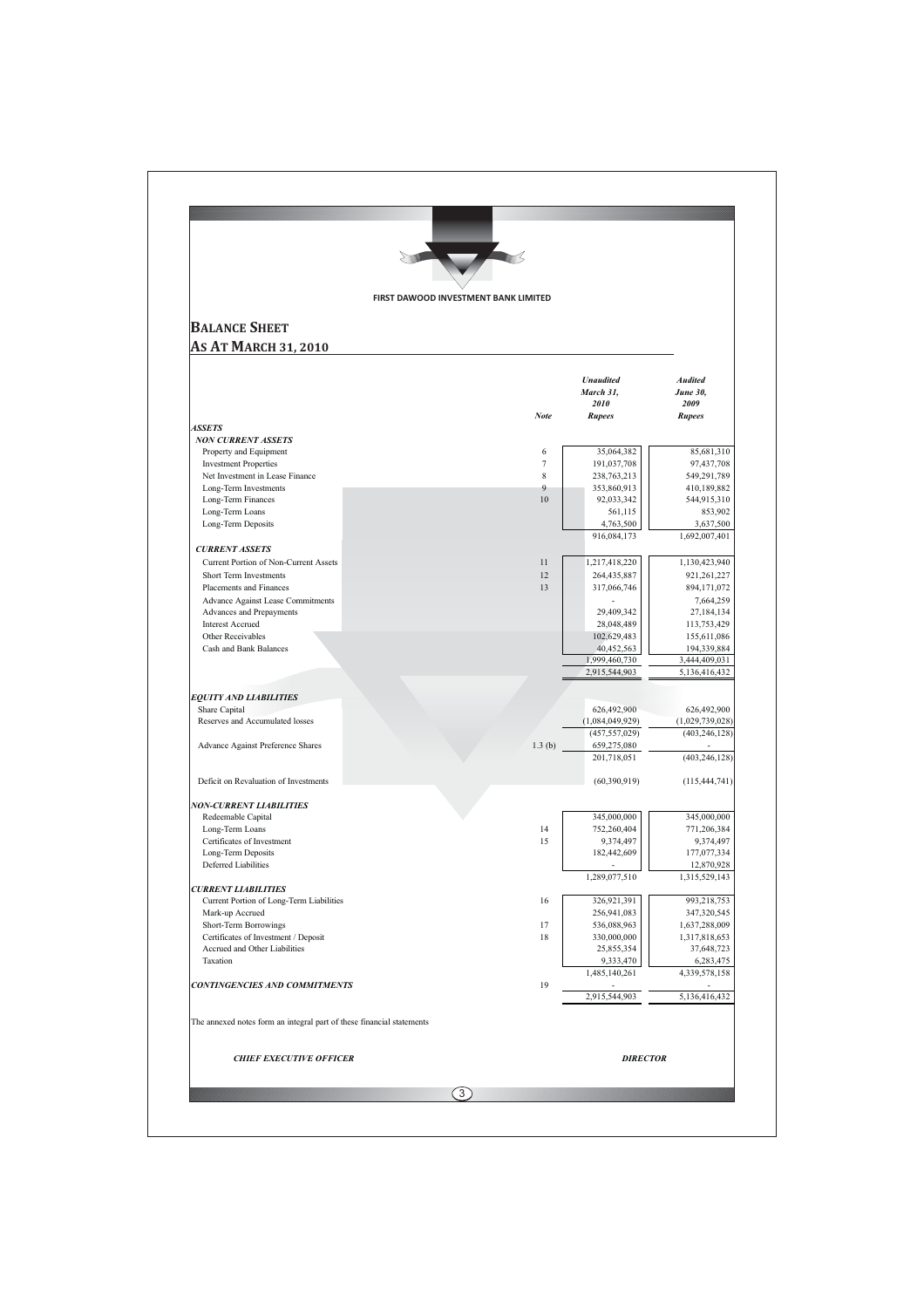| PROFIT AND LOSS ACCOUNT (UNAUDITED)                                        |                                       |                                    |                                   |                                    |  |
|----------------------------------------------------------------------------|---------------------------------------|------------------------------------|-----------------------------------|------------------------------------|--|
| FOR THE NINE MONTHS AND QUARTER ENDED MARCH 31, 2010                       |                                       |                                    |                                   |                                    |  |
|                                                                            | Nine months ended<br>March 31<br>2010 | 2009                               | Quarter ended<br>March 31<br>2010 | 2009                               |  |
|                                                                            |                                       |                                    |                                   |                                    |  |
| <b>Income</b><br>Lease Income                                              | 24,229,312                            | 28,794,537                         | 4,649,371                         | (73, 147)                          |  |
| Return on Deposits and Investments                                         | 113,304,987                           | 438,507,656                        | 17,403,795                        | 73,351,387                         |  |
| (Loss)/Gain on Sale of Securities - Net                                    | (64, 776, 880)                        | (429, 318, 512)                    | 14,648,998                        | (319, 667, 655)                    |  |
| Return on Long Term Finances<br>Brokerage Income                           | 95,077,122<br>2,570,830               | 179,972,885<br>5,792,039           | 58,129,911<br>543,500             | 84,583,233<br>1,456,183            |  |
| Exchange Gain                                                              | 10,964                                | 47,004,544                         | 3,922                             | 443,619                            |  |
| Other Income                                                               | 28,815,337                            | 33,168,448                         | 16,788,301                        | 6,019,268                          |  |
|                                                                            | 199,231,672                           | 303,921,597                        | 112,167,798                       | (153,887,112)                      |  |
| Provision / Changes in Fair Value                                          |                                       |                                    |                                   |                                    |  |
| Reversal / (Provision) against for Lease Losses                            |                                       |                                    |                                   |                                    |  |
| and Doubtful Recoveries<br>Surplus in Fair Valuation of Interest Rate SWAP | 45,803,840                            | (372, 893, 311)<br>1,459,167       | (10, 887, 506)                    | (177, 789, 918)                    |  |
| Deficit on Revaluation of Investment Property                              |                                       | (46, 113, 241)                     |                                   |                                    |  |
| Provision for Impairment                                                   | (75, 162)                             |                                    | (75, 162)                         |                                    |  |
| Deficit on Revaluation of Held for Trading Securities                      |                                       | (65, 416, 784)                     |                                   | (47, 821, 152)                     |  |
|                                                                            | 45,728,678<br>244,960,350             | (482, 964, 169)<br>(179, 042, 572) | (10,962,668)<br>101,205,130       | (225, 611, 070)<br>(379, 498, 182) |  |
|                                                                            |                                       |                                    |                                   |                                    |  |
| <b>Expenditure</b><br>Administrative and Operating Expenses                | (75, 394, 404)                        | (66, 725, 351)                     | (23,685,587)                      | (25,091,111)                       |  |
| <b>Financial Charges</b>                                                   | (189, 548, 065)                       | (923, 238, 959)                    | (30, 446, 306)                    | (271, 279, 263)                    |  |
|                                                                            | (264, 942, 469)                       | (989, 964, 310)                    | (54, 131, 893)                    | (296, 370, 374)                    |  |
| Share of Loss of Associates                                                | (31, 278, 782)                        | (30, 421, 292)                     | (12, 523, 965)                    | (5,794,929)                        |  |
| (Loss)/Profit Before Taxation                                              | (51,260,901)                          | (1, 199, 428, 174)                 | 34,549,272                        | (681, 663, 485)                    |  |
|                                                                            |                                       |                                    |                                   |                                    |  |
| <b>Taxation</b><br>Current                                                 | (3,050,000)                           | (5,000,000)                        | (1,000,000)                       | (2,000,000)                        |  |
|                                                                            |                                       |                                    |                                   |                                    |  |
| <b>Loss After Taxation</b>                                                 | (54,310,901)                          | (1, 204, 428, 174)                 | 33,549,272                        | (683, 663, 485)                    |  |
| (Loss) / Earnings Per Share                                                | (0.87)                                | (19.22)                            | 0.54                              | (10.91)                            |  |
|                                                                            |                                       |                                    |                                   |                                    |  |
| The annexed notes form an integral part of these financial statements      |                                       |                                    |                                   |                                    |  |
| <b>CHIEF EXECUTIVE OFFICER</b>                                             |                                       |                                    | <b>DIRECTOR</b>                   |                                    |  |
|                                                                            |                                       |                                    |                                   |                                    |  |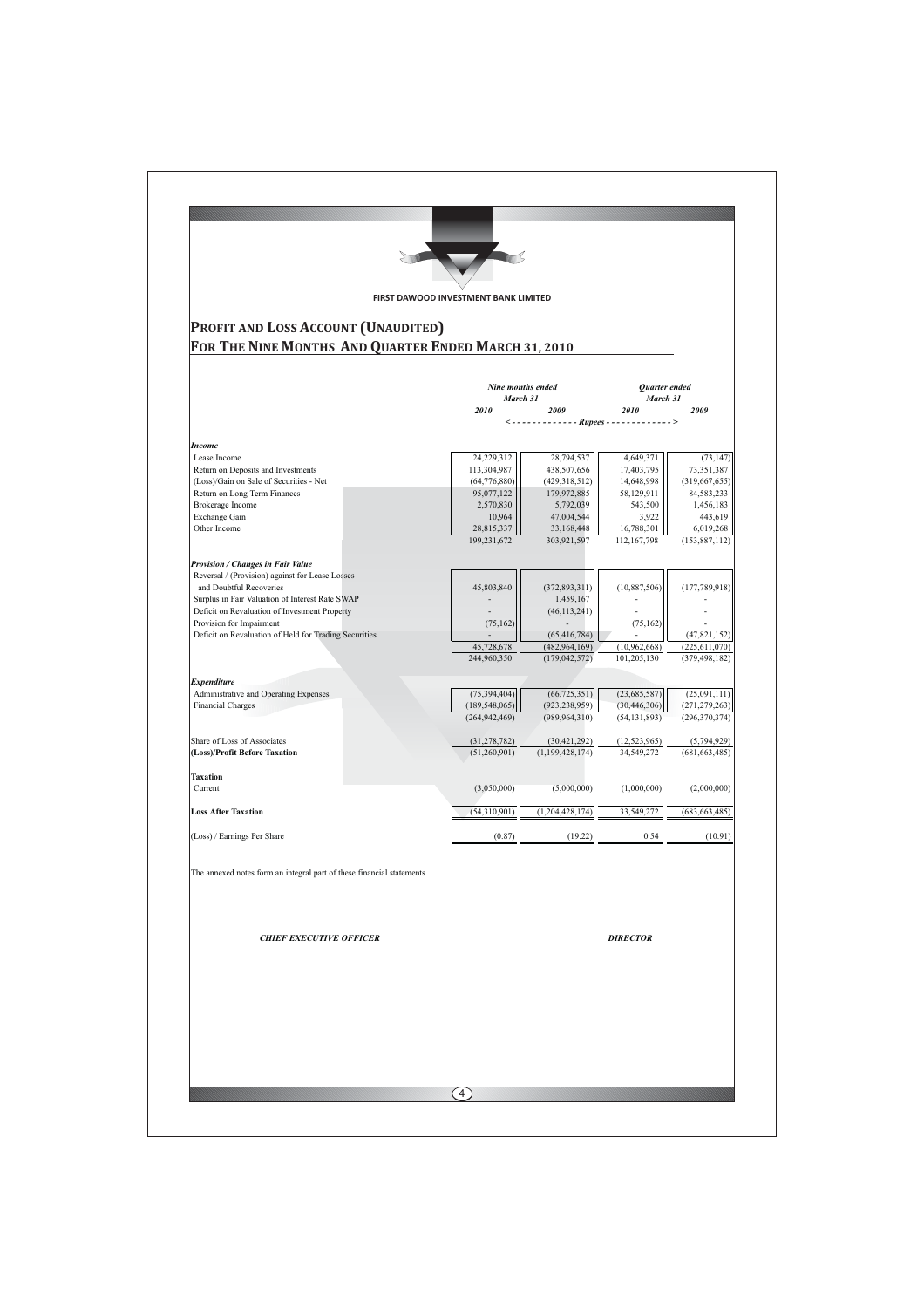| <b>Nine Months Ended</b><br>March 31<br>2010<br><b>Rupees</b><br>(54,310,901) | 2009<br><b>Rupees</b>                                                                                                                                        |
|-------------------------------------------------------------------------------|--------------------------------------------------------------------------------------------------------------------------------------------------------------|
|                                                                               |                                                                                                                                                              |
|                                                                               |                                                                                                                                                              |
|                                                                               |                                                                                                                                                              |
|                                                                               |                                                                                                                                                              |
|                                                                               | (1,199,428,174)                                                                                                                                              |
| 2,854,408                                                                     | 3,772,141                                                                                                                                                    |
| 64,776,880                                                                    | 429,318,512<br>30,421,292                                                                                                                                    |
| 189,548,065                                                                   | 923,238,959                                                                                                                                                  |
| (76, 850)                                                                     | 2,228,643                                                                                                                                                    |
|                                                                               | 3,171,500                                                                                                                                                    |
| (45, 803, 840)                                                                | 372,893,311                                                                                                                                                  |
|                                                                               | 65,416,784                                                                                                                                                   |
|                                                                               | 46,113,241<br>(1,459,167)                                                                                                                                    |
|                                                                               | (47,004,544)                                                                                                                                                 |
| 242,577,445                                                                   | 1,828,110,672                                                                                                                                                |
|                                                                               | 628, 682, 498                                                                                                                                                |
|                                                                               |                                                                                                                                                              |
|                                                                               |                                                                                                                                                              |
|                                                                               | 362,874,429<br>320,597,033                                                                                                                                   |
| 94,006                                                                        | 856,920                                                                                                                                                      |
| 652,935,135                                                                   | 1,144,730,993                                                                                                                                                |
|                                                                               | (34,953,281)<br>15,076,202                                                                                                                                   |
| 85,704,940                                                                    | (80, 500, 037)                                                                                                                                               |
| 52,981,603                                                                    | (23, 443, 219)                                                                                                                                               |
|                                                                               | 1,705,239,040<br>2,333,921,538                                                                                                                               |
|                                                                               |                                                                                                                                                              |
| (835, 613, 573)                                                               | (2,101,714,858)                                                                                                                                              |
|                                                                               | (104, 608, 260)<br>(796, 115, 156)                                                                                                                           |
| (11, 793, 369)                                                                | (18, 752, 009)                                                                                                                                               |
| 186,228,119                                                                   | (687, 268, 745)                                                                                                                                              |
|                                                                               | (828, 638, 442)                                                                                                                                              |
| (22, 921, 458)                                                                | (788, 228)                                                                                                                                                   |
| (401, 927)                                                                    | (7,211,267)                                                                                                                                                  |
| (117, 022, 793)                                                               | (1,523,906,682)                                                                                                                                              |
|                                                                               | 31,278,782<br>188,266,544<br>144,595,071<br>513,233,401<br>764,416<br>1,450,308,572<br>1,638,575,116<br>(37, 526, 784)<br>(567, 413, 271)<br>(279, 927, 527) |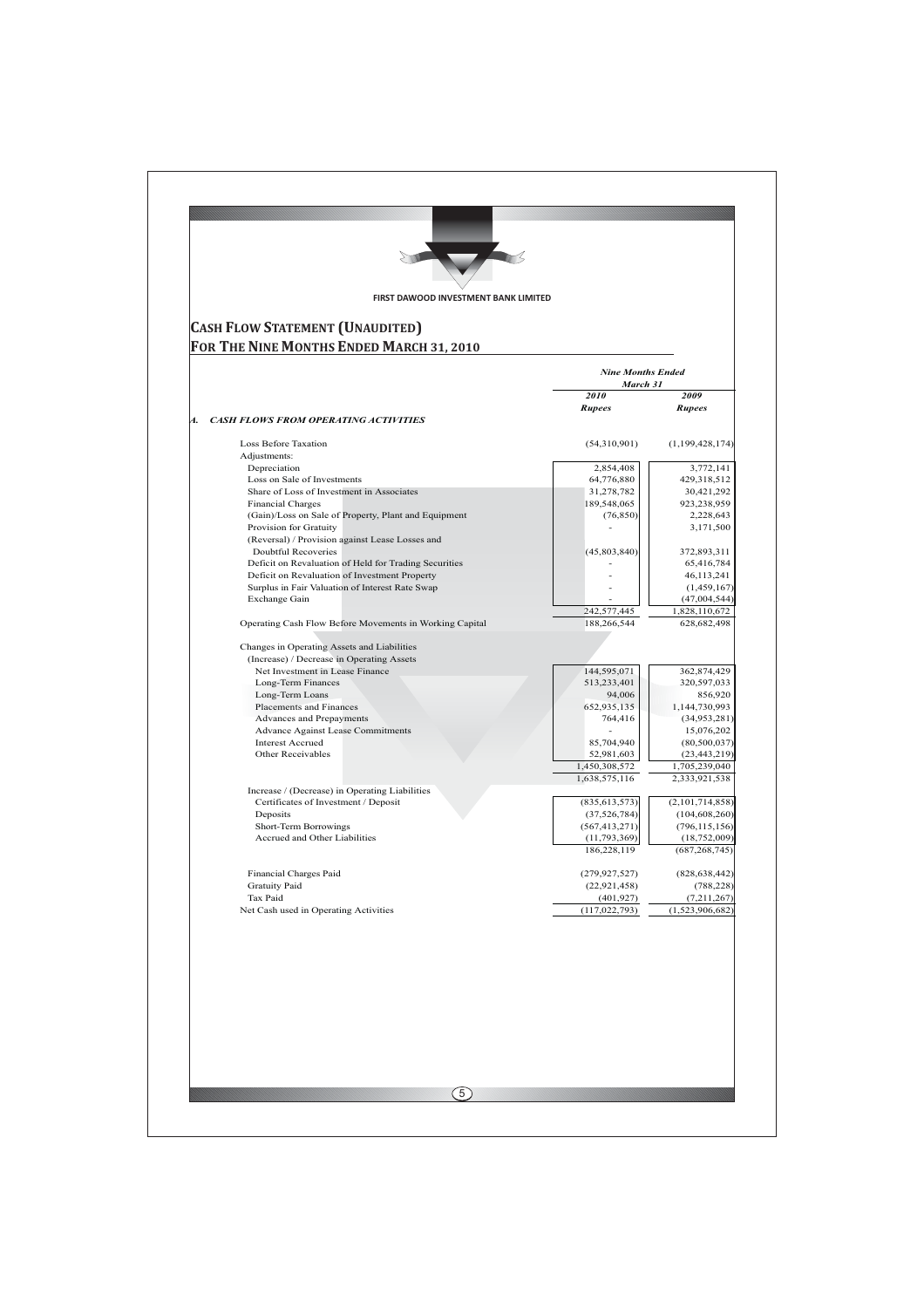| (3,505,050)                |
|----------------------------|
|                            |
| (3,091,741)                |
|                            |
| 2,081,066                  |
| 720,246,164<br>138,855,124 |
| 96,380,973                 |
|                            |
| 944,560,680                |
| 1,895,527,216              |
|                            |
|                            |
| (284, 530, 475)            |
| (284, 530, 475)            |
| 87,090,059                 |
| (585, 357, 336)            |
| (498, 267, 277)            |
|                            |
|                            |
|                            |
|                            |
|                            |
|                            |
|                            |
|                            |
|                            |
|                            |
|                            |
|                            |
|                            |
|                            |
|                            |
|                            |
|                            |
|                            |
|                            |
|                            |
|                            |
|                            |
|                            |
|                            |
|                            |
|                            |
|                            |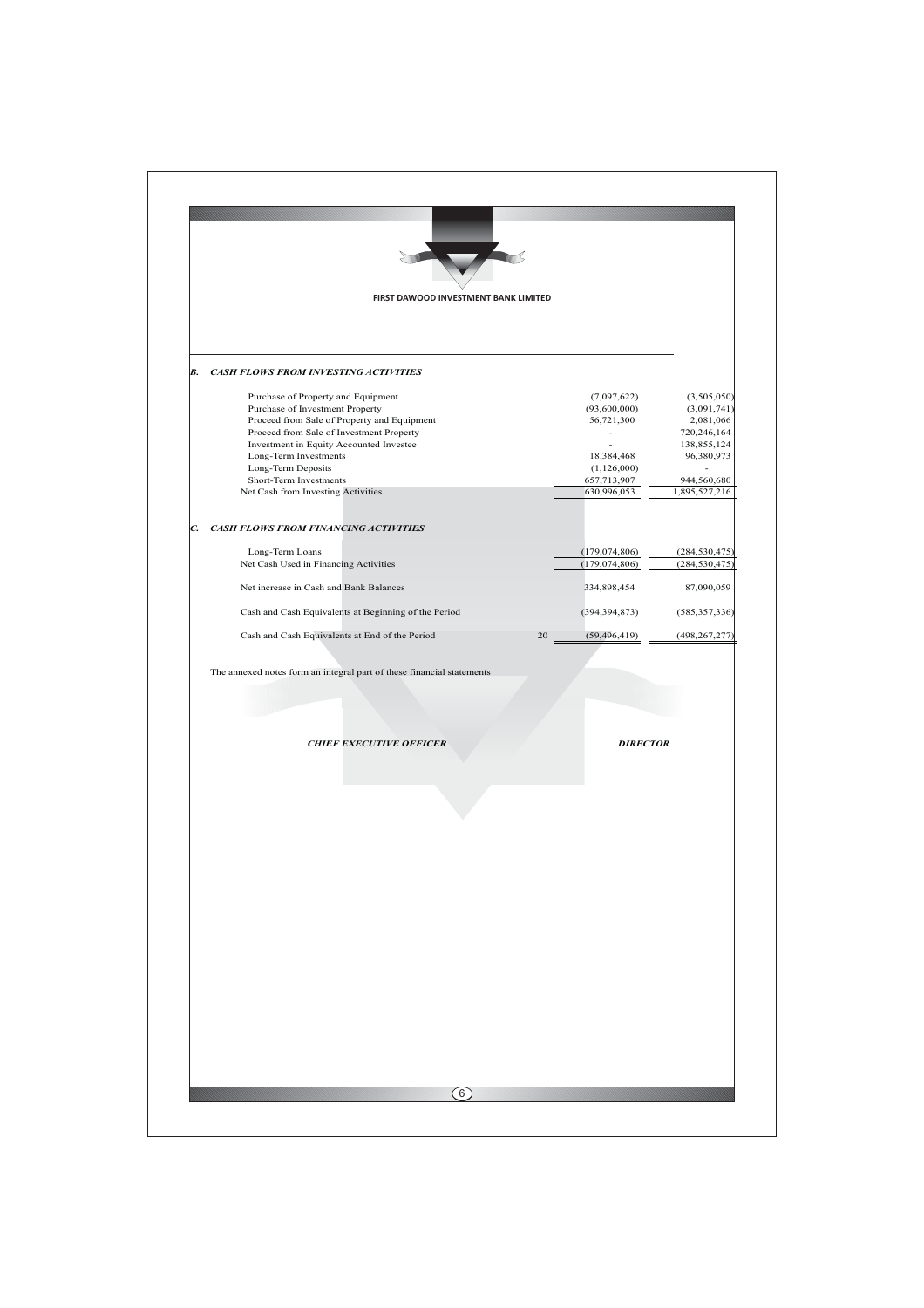| <b>STATEMENT OF CHANGES IN EQUITY (UNAUDITED)</b>                                       |                                      |                               |                                                               |                              | FIRST DAWOOD INVESTMENT BANK LIMITED               |                          |                              |                                                       |                    |
|-----------------------------------------------------------------------------------------|--------------------------------------|-------------------------------|---------------------------------------------------------------|------------------------------|----------------------------------------------------|--------------------------|------------------------------|-------------------------------------------------------|--------------------|
| FOR THE NINE MONTHS AND QUARTER ENDED MARCH 31, 2010                                    |                                      |                               |                                                               |                              |                                                    |                          |                              |                                                       |                    |
|                                                                                         | Issued,                              | <b>Capital Reserve</b>        |                                                               |                              | Revenue Reserve                                    |                          |                              |                                                       |                    |
|                                                                                         | Subscribed<br>and Paid-up<br>Capital | <b>Statutory</b><br>Reserve * | Reserve for<br>Issue of<br><b>Bonus Shares</b><br><---------- | Premium on<br>Right<br>Issue | <b>Capital Reserve</b><br>on Acquisition<br>Rupees | General<br>Reserve       | <b>Accumulated</b><br>losses | <b>Advance Against</b><br>Preference<br><b>Shares</b> | <b>Total</b>       |
| Balance as at June 30, 2008                                                             | 569,539,000                          | 202,186,151                   |                                                               | 53,426,910                   | 2,596,484                                          | 375,000,000              | 185,427,230                  |                                                       | 1,388,175,775      |
| Total Comprehensive Income for the Period                                               |                                      |                               |                                                               |                              |                                                    |                          | (1, 204, 428, 174)           |                                                       | (1, 204, 428, 174) |
| Transfer to Reserve for Issue of Bonus Shares<br>@ 10% for the Year ended June 30, 2008 |                                      |                               | 56,953,900                                                    |                              |                                                    |                          | (56,953,900)                 |                                                       |                    |
| <b>Issue of Bonus Shares</b>                                                            | 56,953,900                           |                               | (56,953,900)                                                  |                              |                                                    |                          |                              |                                                       |                    |
| Balance as at March 31, 2009                                                            | 626,492,900                          | 202,186,151                   | ä,                                                            | 53,426,910                   | 2,596,484                                          | 375,000,000              | (1,075,954,844)              | $\ddot{\phantom{a}}$                                  | 183,747,601        |
| Total Comprehensive Income for the Period                                               |                                      |                               |                                                               |                              |                                                    |                          | (586, 993, 729)              |                                                       | (586, 993, 729)    |
| Transfer from General Reserves                                                          |                                      |                               |                                                               |                              |                                                    | (375,000,000)            | 375,000,000                  |                                                       | L                  |
| Balance as at June 30, 2009                                                             | 626,492,900                          | 202,186,151                   |                                                               | 53,426,910                   | 2,596,484                                          |                          | (1, 287, 948, 573)           | $\ddot{\phantom{0}}$                                  | (403, 246, 128)    |
| Total Comprehensive Income for the Period                                               |                                      |                               |                                                               |                              |                                                    |                          | (54,310,901)                 | ÷                                                     | (54,310,901)       |
| Advance Against Preference Shares                                                       |                                      |                               |                                                               |                              |                                                    |                          |                              | 659,275,080                                           | 659,275,080        |
| Balance as at March 31, 2010                                                            | 626,492,900                          | 202,186,151                   |                                                               | 53,426,910                   | 2,596,484                                          | $\overline{\phantom{a}}$ | (1,342,259,474)              | 659,275,080                                           | 201,718,051        |
| The annexed notes form an integral part of these financial statements                   |                                      |                               |                                                               |                              |                                                    |                          |                              |                                                       |                    |
|                                                                                         | <b>CHIEF EXECUTIVE OFFICER</b>       |                               |                                                               |                              |                                                    |                          | <b>DIRECTOR</b>              |                                                       |                    |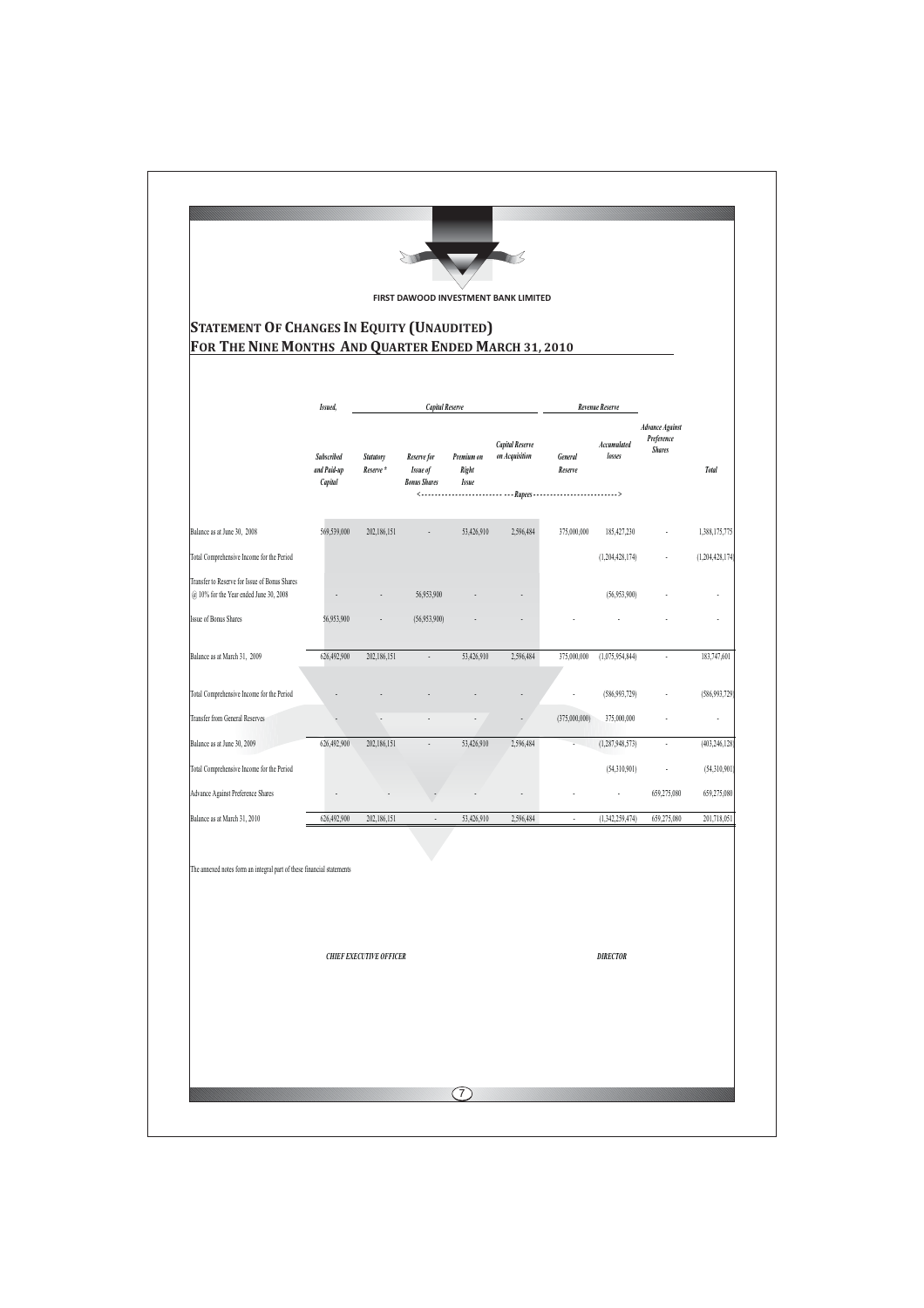| FIRST DAWOOD INVESTMENT BANK LIMITED<br><b>STATEMENT OF COMPREHENSIVE INCOME</b> | FOR THE NINE MONTHS AND QUARTER ENDED MARCH 31, 2010                                                                                                                                                                            |                                                                                                                                           |                                                                                                               |
|----------------------------------------------------------------------------------|---------------------------------------------------------------------------------------------------------------------------------------------------------------------------------------------------------------------------------|-------------------------------------------------------------------------------------------------------------------------------------------|---------------------------------------------------------------------------------------------------------------|
|                                                                                  |                                                                                                                                                                                                                                 |                                                                                                                                           |                                                                                                               |
|                                                                                  |                                                                                                                                                                                                                                 |                                                                                                                                           |                                                                                                               |
|                                                                                  |                                                                                                                                                                                                                                 |                                                                                                                                           |                                                                                                               |
| Nine months ended<br>Quarter ended<br>March 31<br>March 31                       |                                                                                                                                                                                                                                 |                                                                                                                                           |                                                                                                               |
| 2010                                                                             | 2009 — 2009 — 2009 — 2009 — 2009 — 2009 — 2009 — 2009 — 2009 — 2009 — 2009 — 2009 — 2009 — 2009 — 2009 — 2009 — 2009 — 2009 — 2009 — 2009 — 2009 — 2009 — 2009 — 2009 — 2009 — 2009 — 2009 — 2009 — 2009 — 2009 — 2009 — 2009 — | 2010                                                                                                                                      | 2009                                                                                                          |
|                                                                                  |                                                                                                                                                                                                                                 |                                                                                                                                           | (683, 663, 485)                                                                                               |
|                                                                                  |                                                                                                                                                                                                                                 |                                                                                                                                           |                                                                                                               |
|                                                                                  |                                                                                                                                                                                                                                 |                                                                                                                                           |                                                                                                               |
| 61,719,541                                                                       | (681, 945, 490)                                                                                                                                                                                                                 | 22,454,829                                                                                                                                | (49, 855, 865)                                                                                                |
|                                                                                  |                                                                                                                                                                                                                                 |                                                                                                                                           | 44,375,064                                                                                                    |
| 55,053,822                                                                       | (677, 865, 596)                                                                                                                                                                                                                 | 15,173,599                                                                                                                                | (5,480,801)<br>(689, 144, 286)                                                                                |
|                                                                                  |                                                                                                                                                                                                                                 |                                                                                                                                           |                                                                                                               |
|                                                                                  |                                                                                                                                                                                                                                 |                                                                                                                                           |                                                                                                               |
|                                                                                  |                                                                                                                                                                                                                                 |                                                                                                                                           |                                                                                                               |
|                                                                                  |                                                                                                                                                                                                                                 |                                                                                                                                           |                                                                                                               |
|                                                                                  |                                                                                                                                                                                                                                 |                                                                                                                                           |                                                                                                               |
|                                                                                  |                                                                                                                                                                                                                                 |                                                                                                                                           |                                                                                                               |
|                                                                                  |                                                                                                                                                                                                                                 |                                                                                                                                           |                                                                                                               |
|                                                                                  |                                                                                                                                                                                                                                 |                                                                                                                                           |                                                                                                               |
|                                                                                  |                                                                                                                                                                                                                                 |                                                                                                                                           |                                                                                                               |
|                                                                                  |                                                                                                                                                                                                                                 |                                                                                                                                           |                                                                                                               |
|                                                                                  |                                                                                                                                                                                                                                 |                                                                                                                                           |                                                                                                               |
|                                                                                  |                                                                                                                                                                                                                                 |                                                                                                                                           |                                                                                                               |
|                                                                                  |                                                                                                                                                                                                                                 |                                                                                                                                           |                                                                                                               |
|                                                                                  |                                                                                                                                                                                                                                 |                                                                                                                                           |                                                                                                               |
|                                                                                  |                                                                                                                                                                                                                                 |                                                                                                                                           |                                                                                                               |
|                                                                                  |                                                                                                                                                                                                                                 |                                                                                                                                           |                                                                                                               |
|                                                                                  |                                                                                                                                                                                                                                 |                                                                                                                                           |                                                                                                               |
|                                                                                  |                                                                                                                                                                                                                                 |                                                                                                                                           |                                                                                                               |
|                                                                                  |                                                                                                                                                                                                                                 |                                                                                                                                           |                                                                                                               |
|                                                                                  | (6,665,719)<br>742,921                                                                                                                                                                                                          | $(54,310,901)$ $(1,204,428,174)$<br>4,079,894<br>(1,882,293,770)<br>The annexed notes form an integral part of these financial statements | $\langle$ ------------- Rupees -------------><br>33,549,272<br>(7, 281, 230)<br>48,722,871<br><b>DIRECTOR</b> |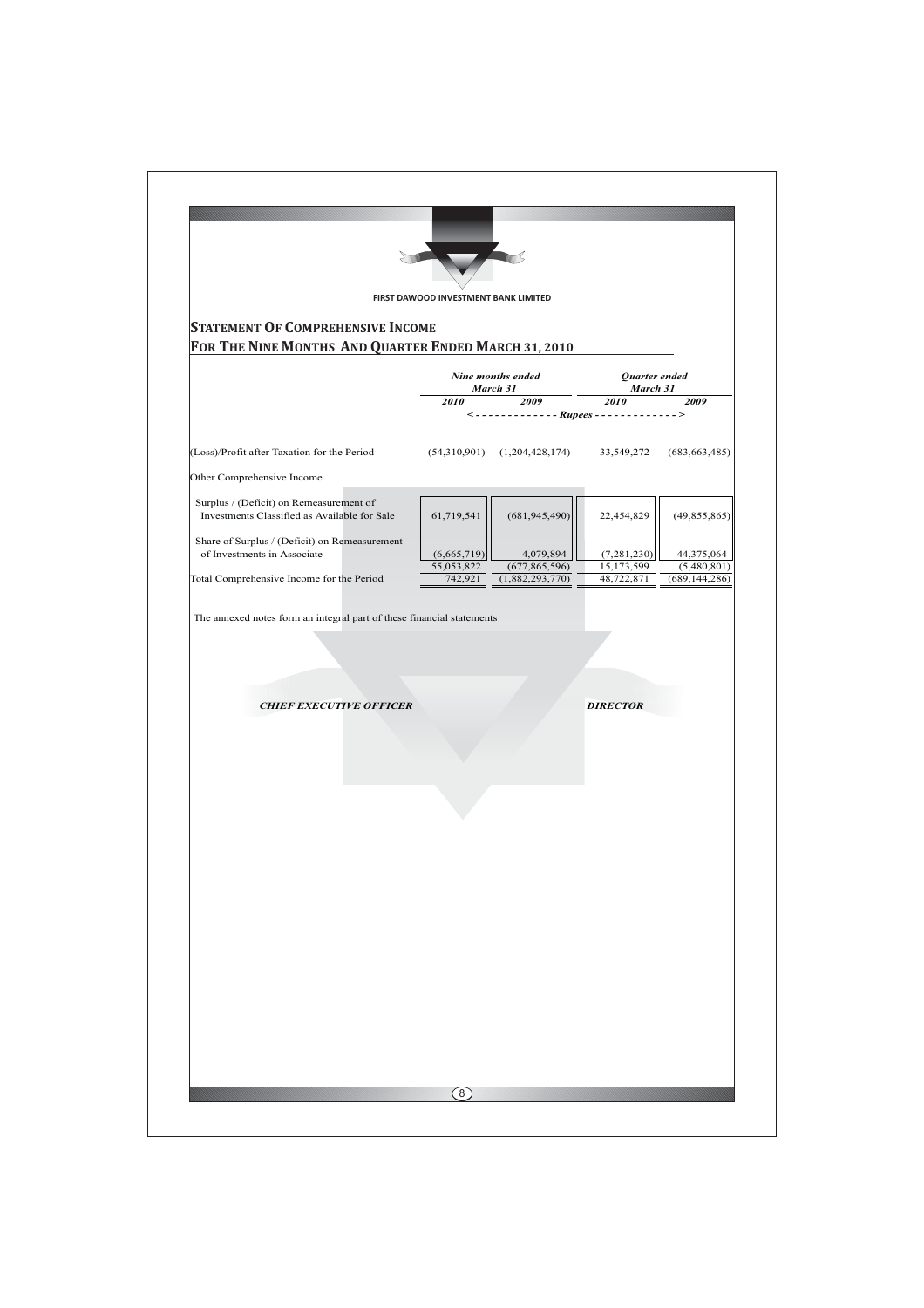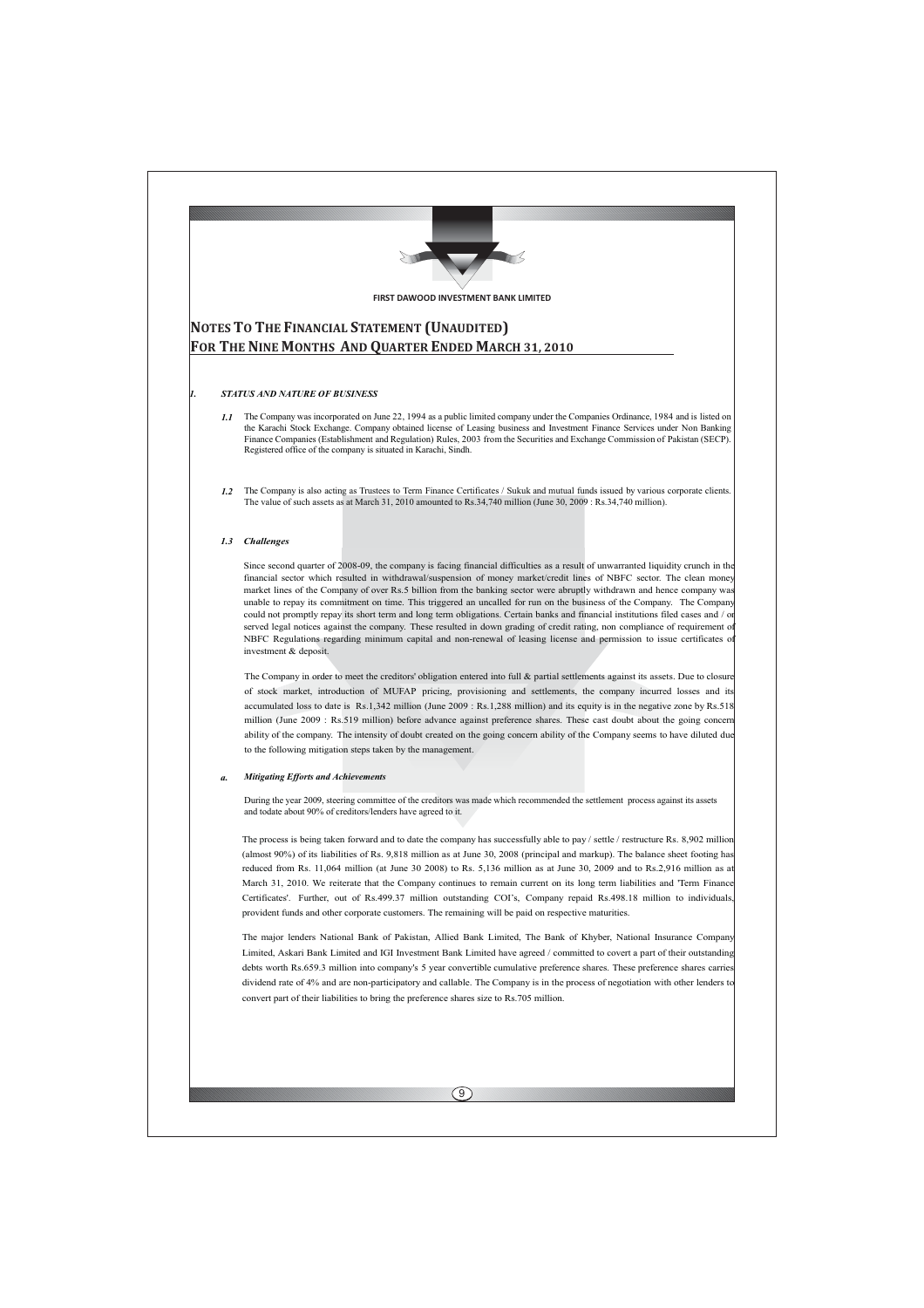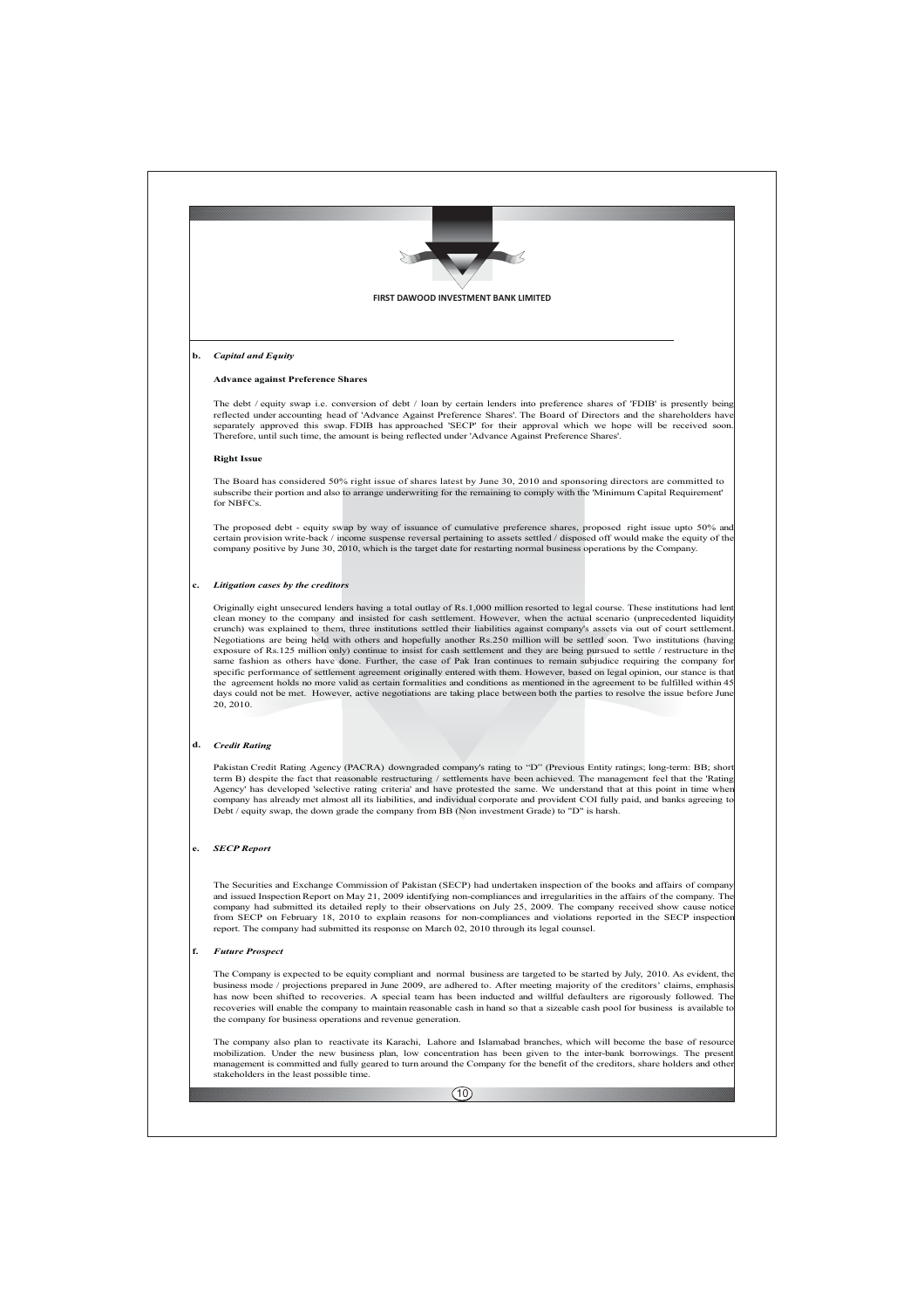| FIRST DAWOOD INVESTMENT BANK LIMITED<br><b>BASIS OF PRESENTATION</b><br>These interim financial information have been prepared in accordance with requirements of the Non Banking Finance Companies<br>and Notified Entities Regulations, 2008 (the Regulation), the Non Banking Finance Companies (Establishment and Regulation)<br>Rules, 2003 (the Rules), the Companies Ordinance, 1984 (the Ordinance), directives issued by the SECP and approved accounting<br>standards as applicable in Pakistan. Approved Accounting Standards comprise of such International Financial Reporting Standards<br>(IFRS) as are notified under the provisions of the Ordinance. Wherever, the requirements of the Rules, the Regulations, the<br>Ordinance or directives issued by SECP differ with the requirements of these standards, the requirements of the Regulations, the<br>NBFC Rules, the Ordinance and the said directives take precedence. The disclosures made in these interim financial information<br>have, however, been limited based on the requirements of the IAS 34: 'Interim Financial Reporting'.                |
|----------------------------------------------------------------------------------------------------------------------------------------------------------------------------------------------------------------------------------------------------------------------------------------------------------------------------------------------------------------------------------------------------------------------------------------------------------------------------------------------------------------------------------------------------------------------------------------------------------------------------------------------------------------------------------------------------------------------------------------------------------------------------------------------------------------------------------------------------------------------------------------------------------------------------------------------------------------------------------------------------------------------------------------------------------------------------------------------------------------------------------|
|                                                                                                                                                                                                                                                                                                                                                                                                                                                                                                                                                                                                                                                                                                                                                                                                                                                                                                                                                                                                                                                                                                                                  |
|                                                                                                                                                                                                                                                                                                                                                                                                                                                                                                                                                                                                                                                                                                                                                                                                                                                                                                                                                                                                                                                                                                                                  |
|                                                                                                                                                                                                                                                                                                                                                                                                                                                                                                                                                                                                                                                                                                                                                                                                                                                                                                                                                                                                                                                                                                                                  |
|                                                                                                                                                                                                                                                                                                                                                                                                                                                                                                                                                                                                                                                                                                                                                                                                                                                                                                                                                                                                                                                                                                                                  |
|                                                                                                                                                                                                                                                                                                                                                                                                                                                                                                                                                                                                                                                                                                                                                                                                                                                                                                                                                                                                                                                                                                                                  |
| These interim financial information are un-audited and have been prepared in condensed form in accordance with International<br>Accounting Standard 34 "Interim Financial Reporting" and are being submitted to the shareholders as required under section 245 of<br>the Companies Ordinance, 1984 and Listing Regulations of Stock Exchange.                                                                                                                                                                                                                                                                                                                                                                                                                                                                                                                                                                                                                                                                                                                                                                                    |
| <b>BASIS OF MEASUREMENT</b>                                                                                                                                                                                                                                                                                                                                                                                                                                                                                                                                                                                                                                                                                                                                                                                                                                                                                                                                                                                                                                                                                                      |
| These interim financial information have been prepared under the historical cost convention except for the measurement of certain<br>financial instruments at fair value.                                                                                                                                                                                                                                                                                                                                                                                                                                                                                                                                                                                                                                                                                                                                                                                                                                                                                                                                                        |
| <b>ACCOUNTING POLICIES</b>                                                                                                                                                                                                                                                                                                                                                                                                                                                                                                                                                                                                                                                                                                                                                                                                                                                                                                                                                                                                                                                                                                       |
| The accounting policies and methods of computation adopted in preparation of these interim financial information are the same as<br>those applied in the preparation of annual financial statements of the Company for the year ended 30 June 2009.                                                                                                                                                                                                                                                                                                                                                                                                                                                                                                                                                                                                                                                                                                                                                                                                                                                                              |
|                                                                                                                                                                                                                                                                                                                                                                                                                                                                                                                                                                                                                                                                                                                                                                                                                                                                                                                                                                                                                                                                                                                                  |
| STANDARDS, INTERPRETATIONS AND AMENDMENTS TO PUBLISHED APPROVED ACCOUNTING STANDARDS<br>THAT ARE EFFECTIVE IN THE CURRENT YEAR                                                                                                                                                                                                                                                                                                                                                                                                                                                                                                                                                                                                                                                                                                                                                                                                                                                                                                                                                                                                   |
| In the current year, the Company has adopted all new Standards issued by the IASB and as notified by the Securities and Exchange<br>Commission of Pakistan that are relevant to its operations and effective for Company's accounting period beginning on July 01,<br>2009.                                                                                                                                                                                                                                                                                                                                                                                                                                                                                                                                                                                                                                                                                                                                                                                                                                                      |
| <b>Effective for accounting period</b>                                                                                                                                                                                                                                                                                                                                                                                                                                                                                                                                                                                                                                                                                                                                                                                                                                                                                                                                                                                                                                                                                           |
| beginning on or after<br>- IAS 1 (revised) - Presentation of Financial Statements<br><b>January 01, 2009</b>                                                                                                                                                                                                                                                                                                                                                                                                                                                                                                                                                                                                                                                                                                                                                                                                                                                                                                                                                                                                                     |
|                                                                                                                                                                                                                                                                                                                                                                                                                                                                                                                                                                                                                                                                                                                                                                                                                                                                                                                                                                                                                                                                                                                                  |
| IAS 1 (revised), 'Presentation of financial statements'. The revised standard prohibits the presentation of items of income and<br>expenses (that is, 'non-owner changes in equity') in the statement of changes in equity. It requires non-owner changes in equity to<br>be presented separately from owner changes in equity. All non-owner changes in equity are required to be shown in a performance<br>statement, but entities can choose whether to present one performance statement (the statement of comprehensive income) or two<br>statements (the income statement and statement of comprehensive income). Where entities restate or reclassify comparative<br>information, they are required to present a restated statement of financial position as at the beginning comparative period, in<br>addition to the current requirement to present statements of financial position at the end of the current period and comparative<br>period. The Company has applied IAS 1 (revised) from July 1, 2009, and has elected to present two statements (the income<br>statement and statement of comprehensive income). |
|                                                                                                                                                                                                                                                                                                                                                                                                                                                                                                                                                                                                                                                                                                                                                                                                                                                                                                                                                                                                                                                                                                                                  |
|                                                                                                                                                                                                                                                                                                                                                                                                                                                                                                                                                                                                                                                                                                                                                                                                                                                                                                                                                                                                                                                                                                                                  |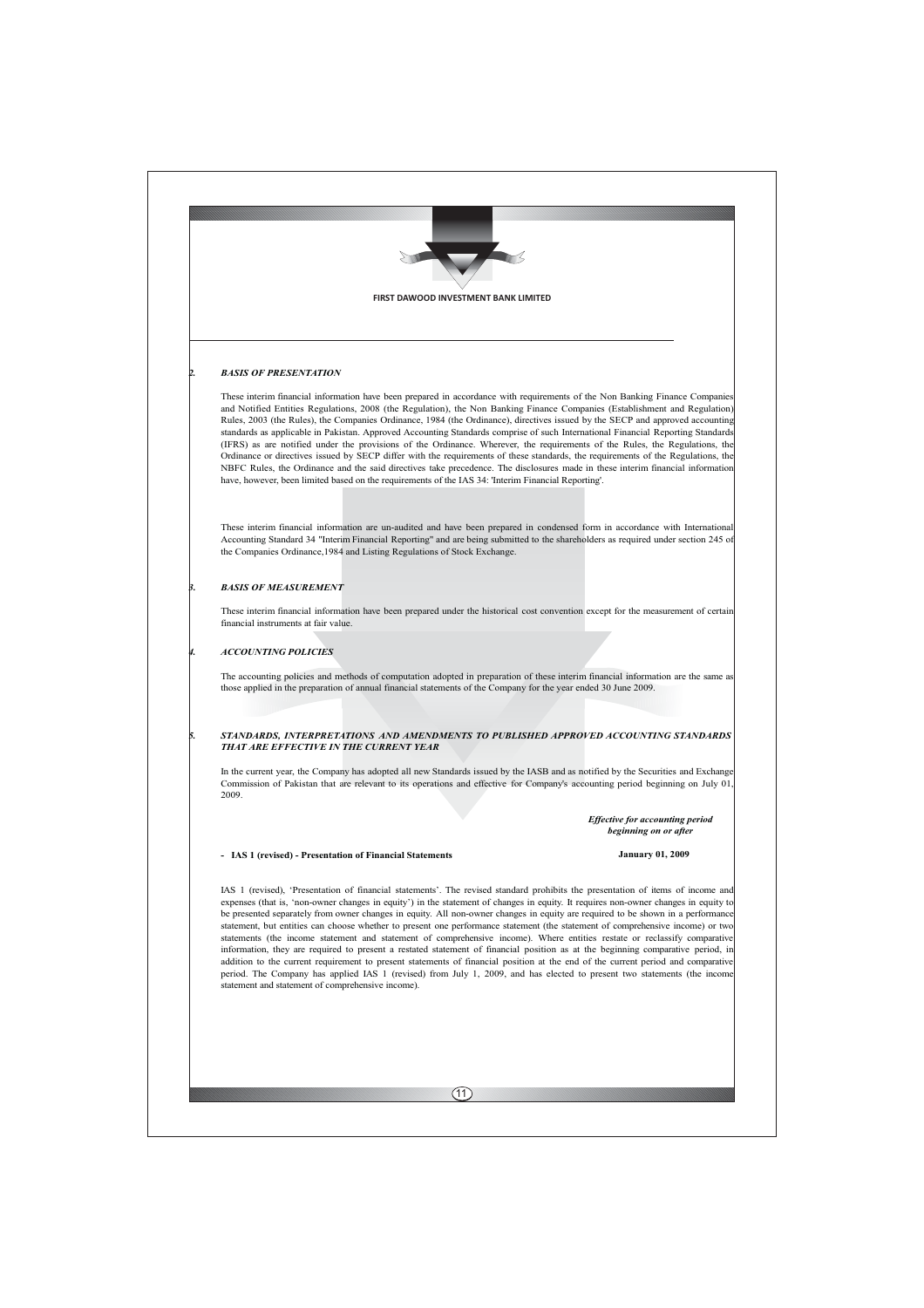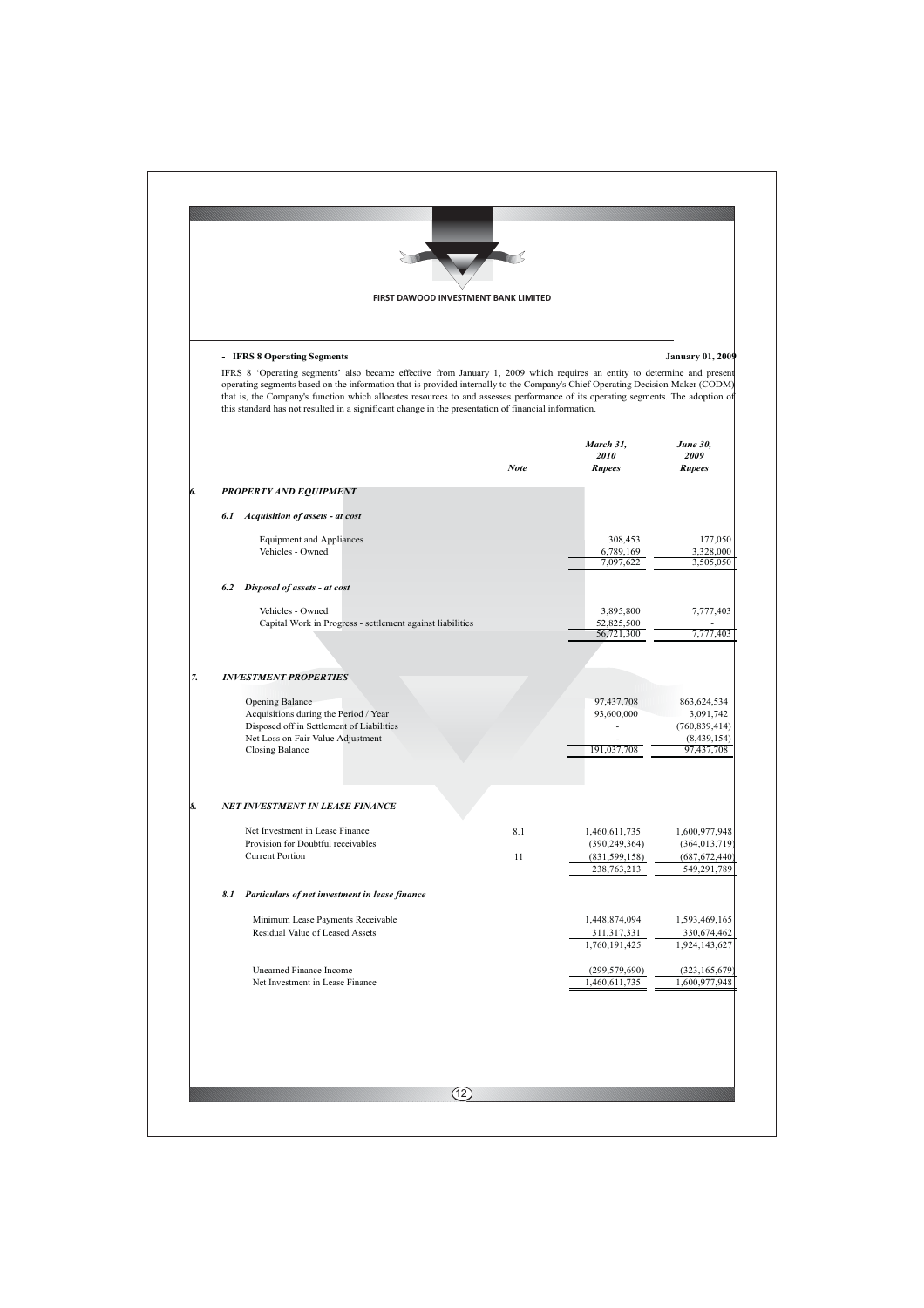|     |                                                                             | FIRST DAWOOD INVESTMENT BANK LIMITED |                               |                                   |
|-----|-----------------------------------------------------------------------------|--------------------------------------|-------------------------------|-----------------------------------|
|     |                                                                             |                                      |                               |                                   |
|     |                                                                             |                                      | March 31,<br>2010<br>Rupees   | <b>June 30,</b><br>2009<br>Rupees |
| 9.  | <b>LONG TERM INVESTMENTS</b>                                                |                                      |                               |                                   |
|     | Investment in Associates<br>Investment - Held to Maturity                   | 9.1                                  | 353,860,913                   | 391,805,414<br>18,384,468         |
|     |                                                                             |                                      | 353,860,913                   | 410,189,882                       |
|     | 9.1 Investment in associates                                                |                                      |                               |                                   |
|     | Opening Balance                                                             |                                      | 391,805,414                   | 297,550,896                       |
|     | Increase in Interest in Associates                                          |                                      |                               | 203,739,187                       |
|     | Share of Loss<br>Share of Surplus / (Deficit) on Revaluation of Investments |                                      | (31, 278, 778)<br>(6,665,718) | (54, 355, 451)<br>(55, 129, 218)  |
|     |                                                                             |                                      | 353,860,918                   | 391,805,414                       |
| 10. | <b>LONG TERM FINANCES</b>                                                   |                                      |                               |                                   |
|     | Term Finance Facilities                                                     |                                      | 701,252,659                   | 1,214,486,060                     |
|     | Provision for Doubtful Receivables                                          |                                      | (223, 788, 229)               | (227, 192, 976)                   |
|     | <b>Current Portion</b>                                                      | 11                                   | (385, 431, 088)<br>92,033,342 | (442, 377, 774)<br>544,915,310    |
| 11. | <b>CURRENT PORTION OF NON-CURRENT ASSETS</b>                                |                                      |                               |                                   |
|     |                                                                             |                                      |                               |                                   |
|     | Net investment in lease finance<br>Long-term finances                       |                                      | 831,599,158<br>385,431,088    | 687, 672, 440<br>442,377,774      |
|     | Long-term loans                                                             |                                      | 387,974                       | 373,726                           |
|     |                                                                             |                                      | 1,217,418,220                 | 1,130,423,940                     |
| 12. | <b>SHORT TERM INVESTMENTS</b>                                               |                                      |                               |                                   |
|     | Investments - Available for sale                                            | 12.1                                 | 264,435,887                   | 920,339,670                       |
|     | Investments designated at fair value through<br>profit & loss               |                                      |                               | 921,557                           |
|     |                                                                             |                                      | 264,435,887                   | 921,261,227                       |
|     | 12.1 Investments - Available for sale                                       |                                      |                               |                                   |
|     | Term Finance Certificates                                                   |                                      | 155,839,262                   | 563,557,160                       |
|     | National Investment Trust Units                                             |                                      | 48,027                        | 41,259                            |
|     | Quoted Securities<br><b>Unquoted Securities</b>                             |                                      | 17,948,598<br>90,600,000      | 257,641,251<br>99,100,000         |
|     |                                                                             |                                      | 264,435,887                   | 920,339,670                       |
|     |                                                                             |                                      |                               |                                   |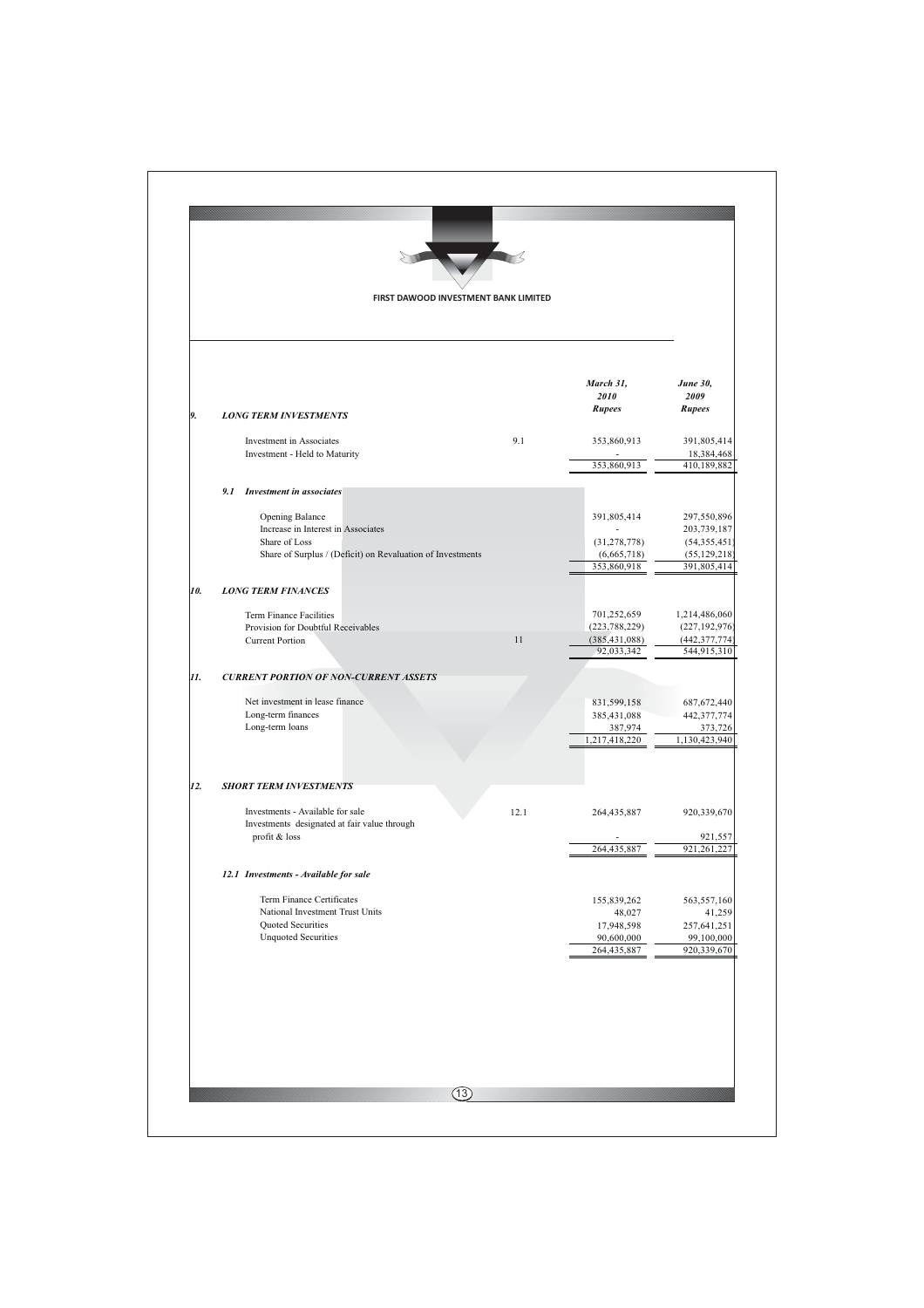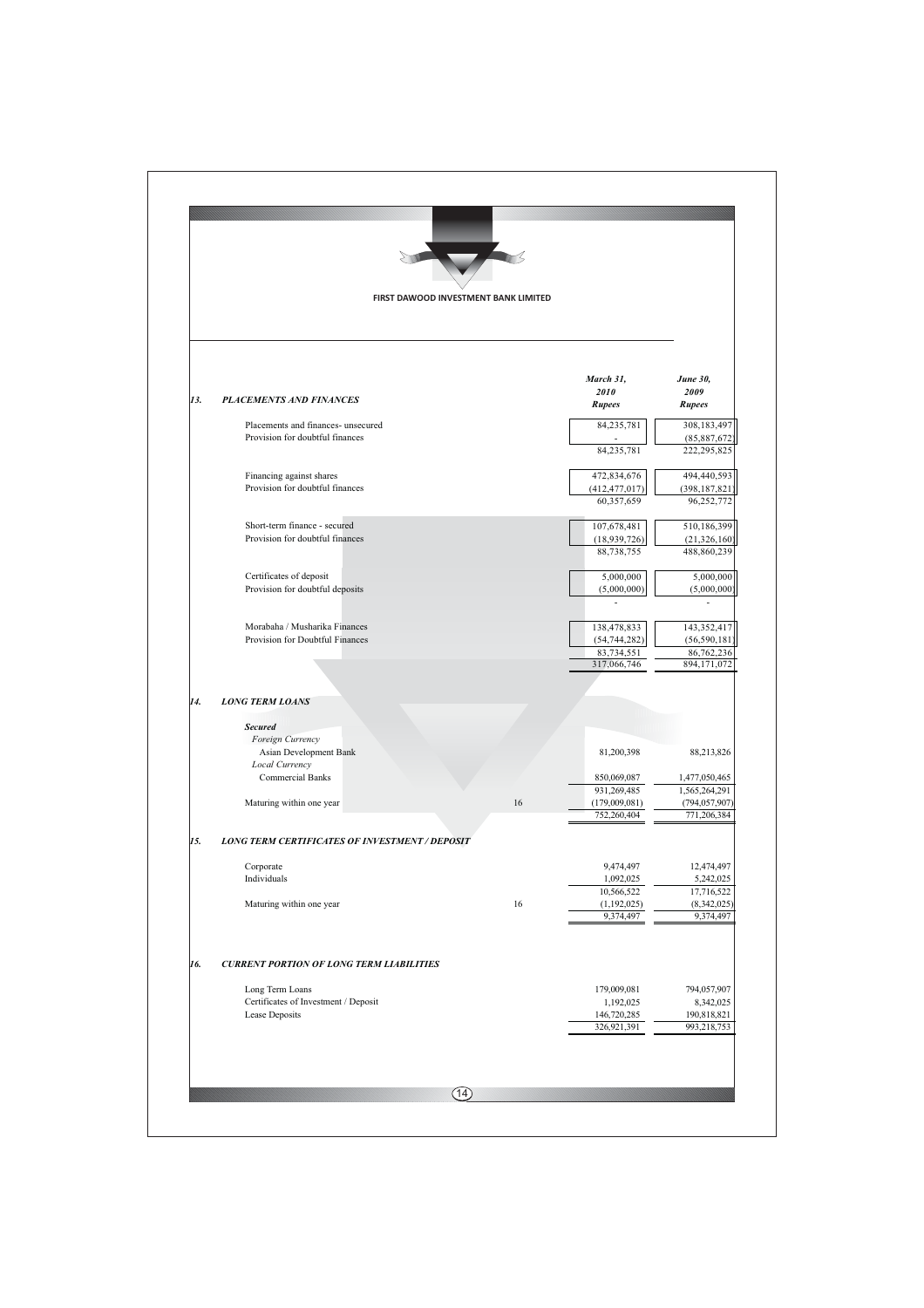|     |                                                                                                                                                                                                                                                                                                                                                                                                                                                                                                                                                                                                                                                                                  | FIRST DAWOOD INVESTMENT BANK LIMITED |                                         |                                             |
|-----|----------------------------------------------------------------------------------------------------------------------------------------------------------------------------------------------------------------------------------------------------------------------------------------------------------------------------------------------------------------------------------------------------------------------------------------------------------------------------------------------------------------------------------------------------------------------------------------------------------------------------------------------------------------------------------|--------------------------------------|-----------------------------------------|---------------------------------------------|
|     |                                                                                                                                                                                                                                                                                                                                                                                                                                                                                                                                                                                                                                                                                  |                                      |                                         |                                             |
| 17. | <b>SHORT TERM BORROWINGS</b>                                                                                                                                                                                                                                                                                                                                                                                                                                                                                                                                                                                                                                                     |                                      | March 31,<br>2010<br><b>Rupees</b>      | March 31,<br>2009<br><b>Rupees</b>          |
|     | <b>Secured</b><br>Running Finance                                                                                                                                                                                                                                                                                                                                                                                                                                                                                                                                                                                                                                                |                                      | 99,948,982                              | 588,734,757                                 |
|     | <b>Unsecured</b>                                                                                                                                                                                                                                                                                                                                                                                                                                                                                                                                                                                                                                                                 |                                      |                                         |                                             |
|     | From Commercial Banks - Call Borrowings<br>Non-Banking Finance Companies - Call Borrowings                                                                                                                                                                                                                                                                                                                                                                                                                                                                                                                                                                                       |                                      | 6,418,223<br>429,721,758<br>536,088,963 | 291,772,286<br>756,780,966<br>1,637,288,009 |
| 18. | <b>SHORT TERM CERTIFICATES OF INVESTMENT / DEPOSIT</b>                                                                                                                                                                                                                                                                                                                                                                                                                                                                                                                                                                                                                           |                                      |                                         |                                             |
|     | <b>Commercial Banks</b>                                                                                                                                                                                                                                                                                                                                                                                                                                                                                                                                                                                                                                                          |                                      |                                         | 203,818,653                                 |
|     | Non Banking Financial Institutions                                                                                                                                                                                                                                                                                                                                                                                                                                                                                                                                                                                                                                               |                                      | 330,000,000                             | 545,000,000                                 |
|     | Corporate<br>Individuals                                                                                                                                                                                                                                                                                                                                                                                                                                                                                                                                                                                                                                                         |                                      |                                         | 509,000,000                                 |
|     |                                                                                                                                                                                                                                                                                                                                                                                                                                                                                                                                                                                                                                                                                  |                                      | 330,000,000                             | 60,000,000<br>1,317,818,653                 |
| 19. | <b>CONTINGENCIES AND COMMITMENTS</b>                                                                                                                                                                                                                                                                                                                                                                                                                                                                                                                                                                                                                                             |                                      |                                         |                                             |
|     | 19.1 Contingent Liability                                                                                                                                                                                                                                                                                                                                                                                                                                                                                                                                                                                                                                                        |                                      |                                         |                                             |
|     | Letters of Comfort / Guarantee                                                                                                                                                                                                                                                                                                                                                                                                                                                                                                                                                                                                                                                   | 19.1.1                               | 1,819,750,000                           | 3,869,726,729                               |
|     | Markup on a Placement under Litigation                                                                                                                                                                                                                                                                                                                                                                                                                                                                                                                                                                                                                                           | 19.2                                 | 38,419,973                              |                                             |
|     | 19.1.1 The Company has not booked any liability on guarantees called by the beneficiaries amounting to Rs. 843.75 million (June 30,<br>2009 : Rs.1,229 million) as the company does not foresee any cash outflow in view of the status explained in the ensuing<br>paragraphs . Out of balance guarantees of Rs.976 (June 30, 2009 : Rs.2,640) million the guarantees worth Rs.626 (June 30,<br>2009 : Rs.1,624) million are issued in favour of Trustees of TFCs and Sukuks and the profit payments of these instruments are<br>regular at this point in time. Remaining guarantees of Rs.350 million are against finance facilities and Letters of confort and<br>are regular. |                                      |                                         |                                             |
|     | a. Under litigation                                                                                                                                                                                                                                                                                                                                                                                                                                                                                                                                                                                                                                                              |                                      |                                         |                                             |
|     | These are guarantees amounting to Rs.843.75 (June 30, 2009 : Rs.256.93) million which were called. Beneficiaries filed recovery<br>suit against the Company which are now under dispute / litigations and are being defended by competent lawyers. The Company<br>is confident that there is adequate legal protection and there would not be any cash outflow. Brief detail of these guarantees are as<br>under: -                                                                                                                                                                                                                                                              |                                      |                                         |                                             |
|     | A Guarantee of Rs.245 million was given against the Letter of Comfort which is currently in Litigation. The company has<br>proposed that the underline securities maybe accepted by the gurantor as full & final settlement. However, beneficieary                                                                                                                                                                                                                                                                                                                                                                                                                               |                                      |                                         |                                             |
|     | subsequently filed a winding up petition against the company. As per the opinion of lawyer, the company holds valid ground to<br>defend the petition. Further, the client is also trying to restructure the facility with the beneficiary.                                                                                                                                                                                                                                                                                                                                                                                                                                       |                                      |                                         |                                             |
|     | A guarantee of Rs. 250 million against the repayment of Sukuk was called as the principle debtor defaulted in payment of<br>coupon of Rs. 62 million. The company contended that guarantee should have been called for after taking all legal measures<br>against the principle debtor. Further the underlying assets representing the Sukuks have not yet been transferred in the name of<br>trustees of Sukuk which make the guarantee ineffective abinito.                                                                                                                                                                                                                    |                                      |                                         |                                             |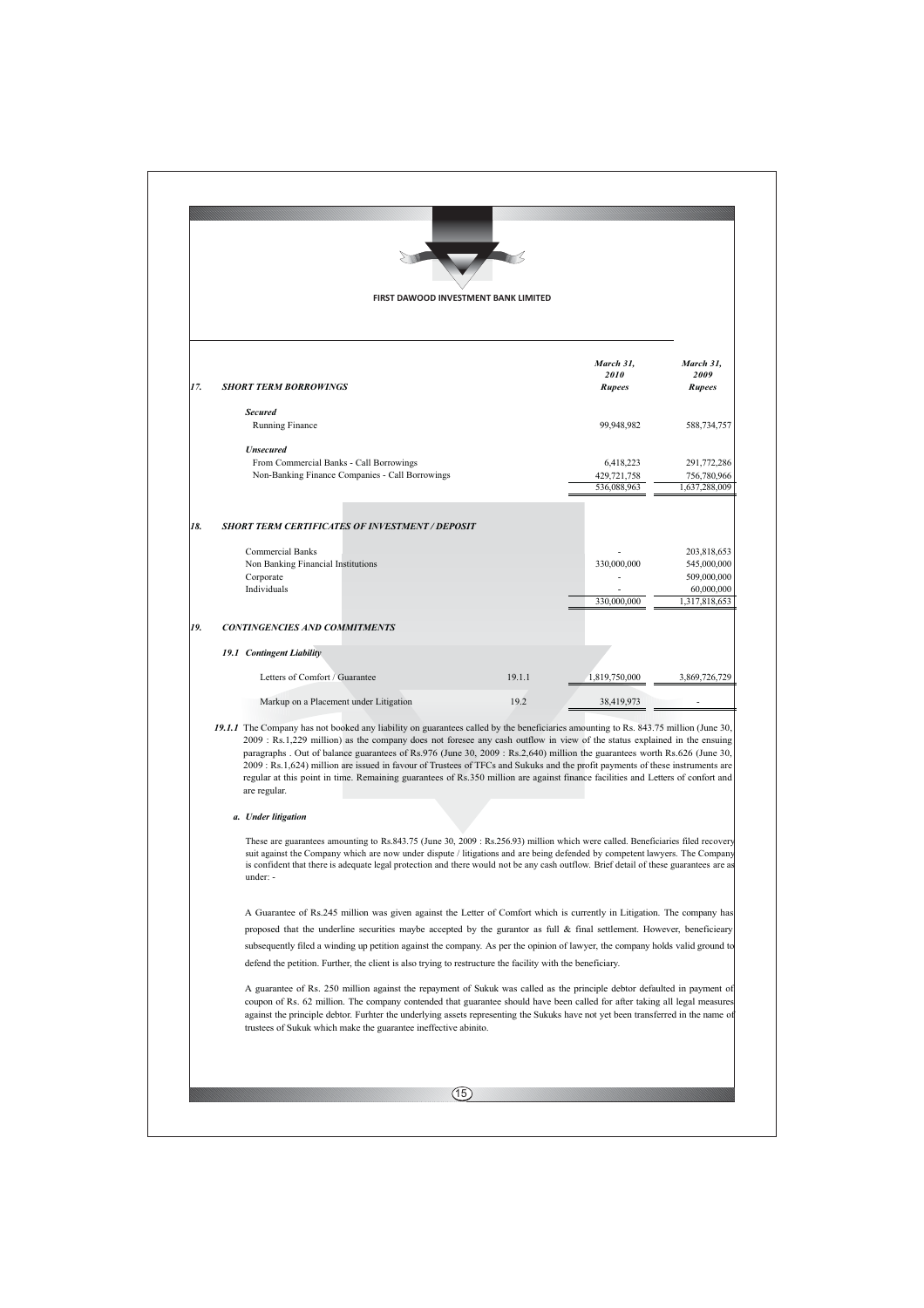|     |                                                                                                                                                                                                                                                                                                                                                                                                                                                                                                                                              |                 | FIRST DAWOOD INVESTMENT BANK LIMITED |                                                         |                                                                   |                                         |                               |  |  |  |  |  |
|-----|----------------------------------------------------------------------------------------------------------------------------------------------------------------------------------------------------------------------------------------------------------------------------------------------------------------------------------------------------------------------------------------------------------------------------------------------------------------------------------------------------------------------------------------------|-----------------|--------------------------------------|---------------------------------------------------------|-------------------------------------------------------------------|-----------------------------------------|-------------------------------|--|--|--|--|--|
|     |                                                                                                                                                                                                                                                                                                                                                                                                                                                                                                                                              |                 |                                      |                                                         |                                                                   |                                         |                               |  |  |  |  |  |
|     |                                                                                                                                                                                                                                                                                                                                                                                                                                                                                                                                              |                 |                                      |                                                         |                                                                   |                                         |                               |  |  |  |  |  |
|     | In respect of a guarantee of Rs. 200 million the beneficiary bank has restructured the facility without obtaining NOC from the<br>Company as such the company considers that it has enough legal protection.                                                                                                                                                                                                                                                                                                                                 |                 |                                      |                                                         |                                                                   |                                         |                               |  |  |  |  |  |
|     | The guarantees of Rs. 148.75 million issued against the finance facilities extended to clients. The company has adequate security<br>and collaterals covering these guarantee amounts.                                                                                                                                                                                                                                                                                                                                                       |                 |                                      |                                                         |                                                                   |                                         |                               |  |  |  |  |  |
|     | 19.2 This represents markup differential on a clean placement which the management consider no more chargable as per the original<br>terms of placement after its expiry date and the matter is subjudiced.                                                                                                                                                                                                                                                                                                                                  |                 |                                      |                                                         |                                                                   |                                         |                               |  |  |  |  |  |
|     | 19.3 Commissioner of Income Tax (CIT) has disallowed certain expenses on allocation of expenses basis for the assessment year 2001<br>02 and tax year 2003 resulting in increase in tax liability by Rs.582,197 and Rs.2,970,416 respectively. The Company had filed<br>appeals in Income Tax Appellate Tribunal (ITAT) which were decided in favor of the Company, however, the CIT has filed<br>appeal against ITAT decision for rectification. The management is confident that it will not result in any cash outflow to the<br>Company. |                 |                                      |                                                         |                                                                   |                                         |                               |  |  |  |  |  |
| 20. | CASH AND CASH EQUIVALENTS                                                                                                                                                                                                                                                                                                                                                                                                                                                                                                                    |                 |                                      |                                                         |                                                                   |                                         |                               |  |  |  |  |  |
|     | Cash and Bank Balances<br>Short Term Running Finance                                                                                                                                                                                                                                                                                                                                                                                                                                                                                         |                 |                                      |                                                         | 40,452,563                                                        | (99, 948, 982)                          | 16,017,876<br>(514, 285, 153) |  |  |  |  |  |
|     |                                                                                                                                                                                                                                                                                                                                                                                                                                                                                                                                              |                 |                                      |                                                         | (59, 496, 419)                                                    |                                         | (498, 267, 277)               |  |  |  |  |  |
|     |                                                                                                                                                                                                                                                                                                                                                                                                                                                                                                                                              |                 |                                      |                                                         |                                                                   |                                         |                               |  |  |  |  |  |
| 21. | <b>SEGMENT ANALYSIS</b>                                                                                                                                                                                                                                                                                                                                                                                                                                                                                                                      |                 |                                      |                                                         |                                                                   |                                         |                               |  |  |  |  |  |
|     | Segment information for the nine months period ended March 31, 2010 is as follows: -                                                                                                                                                                                                                                                                                                                                                                                                                                                         |                 |                                      |                                                         |                                                                   |                                         |                               |  |  |  |  |  |
|     |                                                                                                                                                                                                                                                                                                                                                                                                                                                                                                                                              | Leasing         | <b>Investments</b>                   | <b>Long Term</b><br><b>Finances</b>                     | <b>Placements</b><br>& Finances<br>- - - - - Rupees - - - - - - - | Fee &<br><b>Commission</b><br>--------- | <b>Total</b>                  |  |  |  |  |  |
|     | External operating revenue                                                                                                                                                                                                                                                                                                                                                                                                                                                                                                                   | 24,229,312      | (5,568,521)                          | 95,077,122                                              | 50,109,528                                                        | 28,815,337                              | 192,662,778                   |  |  |  |  |  |
|     | Unallocated revenue                                                                                                                                                                                                                                                                                                                                                                                                                                                                                                                          |                 |                                      |                                                         |                                                                   |                                         | 6,568,894                     |  |  |  |  |  |
|     | Revenue                                                                                                                                                                                                                                                                                                                                                                                                                                                                                                                                      | 24,229,312      | (5,568,521)                          | 95,077,122                                              | 50,109,528                                                        | 28,815,337                              | 199,231,672                   |  |  |  |  |  |
|     | Segment results                                                                                                                                                                                                                                                                                                                                                                                                                                                                                                                              | (6,604,953)     | 1,517,989                            | (25,918,189)                                            | (13,659,945)                                                      | (7,855,111)                             | (52, 520, 209)                |  |  |  |  |  |
|     | Unallocated revenue                                                                                                                                                                                                                                                                                                                                                                                                                                                                                                                          |                 |                                      |                                                         |                                                                   |                                         | (1,790,692)                   |  |  |  |  |  |
|     | Loss for the period                                                                                                                                                                                                                                                                                                                                                                                                                                                                                                                          |                 |                                      |                                                         |                                                                   | Rupees                                  | (54,310,901)                  |  |  |  |  |  |
|     | Segment information for the nine months period ended March 31, 2009 is as follows: -                                                                                                                                                                                                                                                                                                                                                                                                                                                         |                 |                                      |                                                         |                                                                   |                                         |                               |  |  |  |  |  |
|     |                                                                                                                                                                                                                                                                                                                                                                                                                                                                                                                                              | Leasing         | <b>Investments</b><br><---------     | <b>Long Term</b><br><b>Finances</b><br>$--- Runees ---$ | <b>Placements</b><br>& Finances                                   | Fee &<br><b>Commission</b><br>>         | <b>Total</b>                  |  |  |  |  |  |
|     | External operating revenue                                                                                                                                                                                                                                                                                                                                                                                                                                                                                                                   | 28,794,537      | (252, 529, 407)                      | 179,972,885                                             | 252,006,975                                                       | 33,168,448                              | 241,413,438                   |  |  |  |  |  |
|     | Unallocated revenue                                                                                                                                                                                                                                                                                                                                                                                                                                                                                                                          |                 |                                      |                                                         |                                                                   |                                         | 62,508,159                    |  |  |  |  |  |
|     | Revenue                                                                                                                                                                                                                                                                                                                                                                                                                                                                                                                                      | 28,794,537      | (252, 529, 407)                      | 179,972,885                                             | 252,006,975                                                       | 33,168,448                              | 303,921,597                   |  |  |  |  |  |
|     | Segment results                                                                                                                                                                                                                                                                                                                                                                                                                                                                                                                              | (114, 111, 508) | 1,000,763,143                        | (713, 224, 777)                                         | (998, 692, 767)                                                   | (131, 445, 128)                         | (956, 711, 037)               |  |  |  |  |  |
|     |                                                                                                                                                                                                                                                                                                                                                                                                                                                                                                                                              |                 |                                      |                                                         |                                                                   |                                         |                               |  |  |  |  |  |
|     | Unallocated revenue                                                                                                                                                                                                                                                                                                                                                                                                                                                                                                                          |                 |                                      |                                                         |                                                                   |                                         | (247, 717, 137)               |  |  |  |  |  |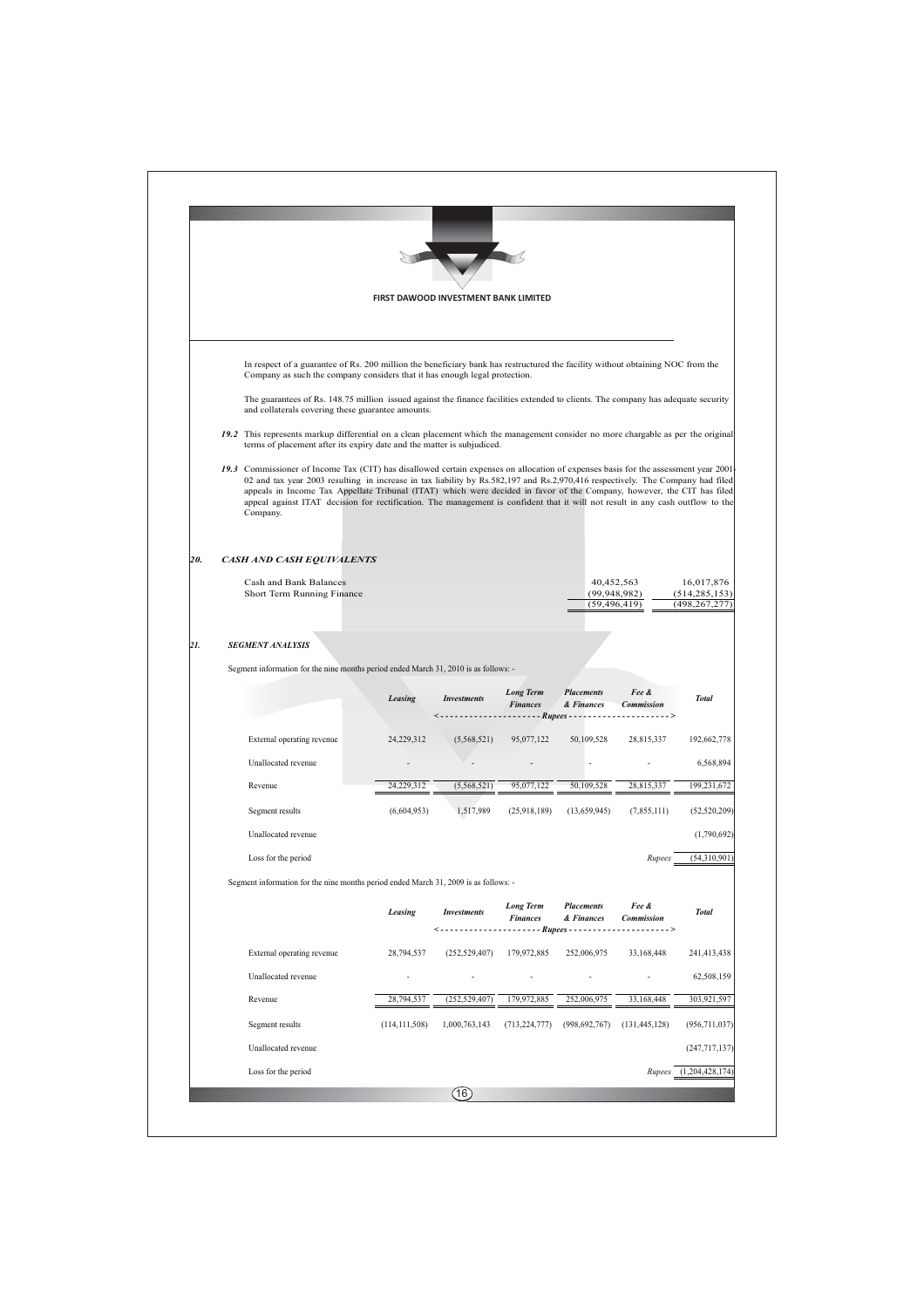|     |                                                                                                                                                                                                                                                                                      | FIRST DAWOOD INVESTMENT BANK LIMITED |                                        |                                |                                |  |
|-----|--------------------------------------------------------------------------------------------------------------------------------------------------------------------------------------------------------------------------------------------------------------------------------------|--------------------------------------|----------------------------------------|--------------------------------|--------------------------------|--|
|     |                                                                                                                                                                                                                                                                                      |                                      |                                        |                                |                                |  |
| 22. | TRANSACTIONS WITH RELATED PARTIES<br>Related parties comprises of major shareholders, associated companies with or without common directors, other companies<br>with common directors, retirement benefit fund, directors, key management personnels and their close family members. |                                      |                                        |                                |                                |  |
|     |                                                                                                                                                                                                                                                                                      |                                      |                                        |                                |                                |  |
|     |                                                                                                                                                                                                                                                                                      |                                      | March 31, 2010                         |                                | June 30, 2009                  |  |
|     |                                                                                                                                                                                                                                                                                      | <b>Key management</b><br>personnel   | Associates/<br>related parties         | Key<br>management<br>personnel | Associates/<br>related parties |  |
|     | <-------------- Rupees - -------------->                                                                                                                                                                                                                                             |                                      |                                        |                                |                                |  |
|     | <b>Net Investment in Finance Lease</b><br><b>Balance at Beginning</b>                                                                                                                                                                                                                |                                      |                                        |                                |                                |  |
|     | Sanctioned / Granted                                                                                                                                                                                                                                                                 |                                      | 60,886,313                             |                                | 73,568,039                     |  |
|     | Rentals Received<br>Balance at End                                                                                                                                                                                                                                                   |                                      | (8,009,969)                            |                                | (12, 681, 726)                 |  |
|     |                                                                                                                                                                                                                                                                                      |                                      | 52,876,344                             |                                | 60,886,313                     |  |
|     | Long term finances / loans<br><b>Balance at Beginning</b>                                                                                                                                                                                                                            | 702,073                              |                                        | 2,060,457                      |                                |  |
|     | Sanctioned / Granted<br>Received                                                                                                                                                                                                                                                     | (229, 015)                           |                                        | (1, 358, 384)                  | 307,922,427<br>(307, 922, 427) |  |
|     | Balance at End                                                                                                                                                                                                                                                                       | 473,058                              |                                        | 702,073                        |                                |  |
|     | <b>Placement and finances</b>                                                                                                                                                                                                                                                        |                                      |                                        |                                |                                |  |
|     | <b>Balance at Beginning</b><br>Sanctioned / Granted                                                                                                                                                                                                                                  |                                      | 42,560,044                             |                                | 425,849,464<br>5,261,909,312   |  |
|     | Received<br><b>Balance</b> at End                                                                                                                                                                                                                                                    |                                      | (42, 560, 044)                         |                                | (5,645,198,732)<br>42,560,044  |  |
|     | <b>Investment in associate</b>                                                                                                                                                                                                                                                       |                                      |                                        |                                |                                |  |
|     | <b>Balance at Beginning</b>                                                                                                                                                                                                                                                          |                                      | 391,805,414                            |                                | 297,550,896                    |  |
|     | Increase in Interest of Associate<br>Decrease in Interest of Associate                                                                                                                                                                                                               |                                      |                                        |                                | 203,739,187                    |  |
|     | Share of Loss/Surplus on Revalu<br>Balance at End                                                                                                                                                                                                                                    |                                      | (37, 944, 501)<br>353,860,913          |                                | (109, 484, 669)<br>391,805,414 |  |
|     | Available for Sale Securities                                                                                                                                                                                                                                                        |                                      |                                        |                                | 94,609,180                     |  |
|     | Securities Purchased                                                                                                                                                                                                                                                                 |                                      |                                        |                                | 218,230,585                    |  |
|     | Securities Sold<br>Advances and Prepayments                                                                                                                                                                                                                                          |                                      |                                        |                                | 186,285,168<br>3,000,920       |  |
|     | Mark-up Receivable<br>Other Receivables                                                                                                                                                                                                                                              |                                      |                                        |                                | 259,052<br>120,108,947         |  |
|     | Mark-up Payable                                                                                                                                                                                                                                                                      |                                      | 20,679,452                             |                                | 1,630,137                      |  |
|     | Short-term Borrowings<br>Disposal of Fixed Assets - Cost                                                                                                                                                                                                                             | 1,619,000                            |                                        | 1,757,166                      | 100,000,000<br>415,833         |  |
|     |                                                                                                                                                                                                                                                                                      | March 31, 2010                       |                                        | March 31, 2009                 |                                |  |
|     |                                                                                                                                                                                                                                                                                      | <b>Key management</b><br>personnel   | Associates/<br>related parties         | Key<br>management<br>personnel | Associates/<br>related parties |  |
|     |                                                                                                                                                                                                                                                                                      |                                      | <-------------- Rupees --------------> |                                |                                |  |
|     | Charge to profit and loss account                                                                                                                                                                                                                                                    |                                      |                                        |                                |                                |  |
|     | Finance Cost<br>Lease Income                                                                                                                                                                                                                                                         |                                      | 20,679,452<br>2,268,991                |                                | 22,522,480<br>6,130,782        |  |
|     | Return on Placements, Finances,<br>Deposits and Investments                                                                                                                                                                                                                          |                                      | 1,857,143                              |                                | 46,471,206                     |  |
|     | Common Expenses Paid                                                                                                                                                                                                                                                                 |                                      | 11,772,570                             |                                | 13,187,499                     |  |
|     | Share of Loss from Associate<br>Brokerage Expenses - CFS                                                                                                                                                                                                                             |                                      | 31,278,782                             |                                | 30,421,292<br>10,400           |  |
|     | <b>Brokerage Expenses - Equity</b>                                                                                                                                                                                                                                                   |                                      |                                        |                                | 420,400                        |  |
|     | Capital Loss<br>Long Term Finance Income                                                                                                                                                                                                                                             |                                      |                                        |                                | 4,742,570<br>3,195,215         |  |
|     | Common Expenses Received                                                                                                                                                                                                                                                             |                                      |                                        |                                | 7,393,950                      |  |